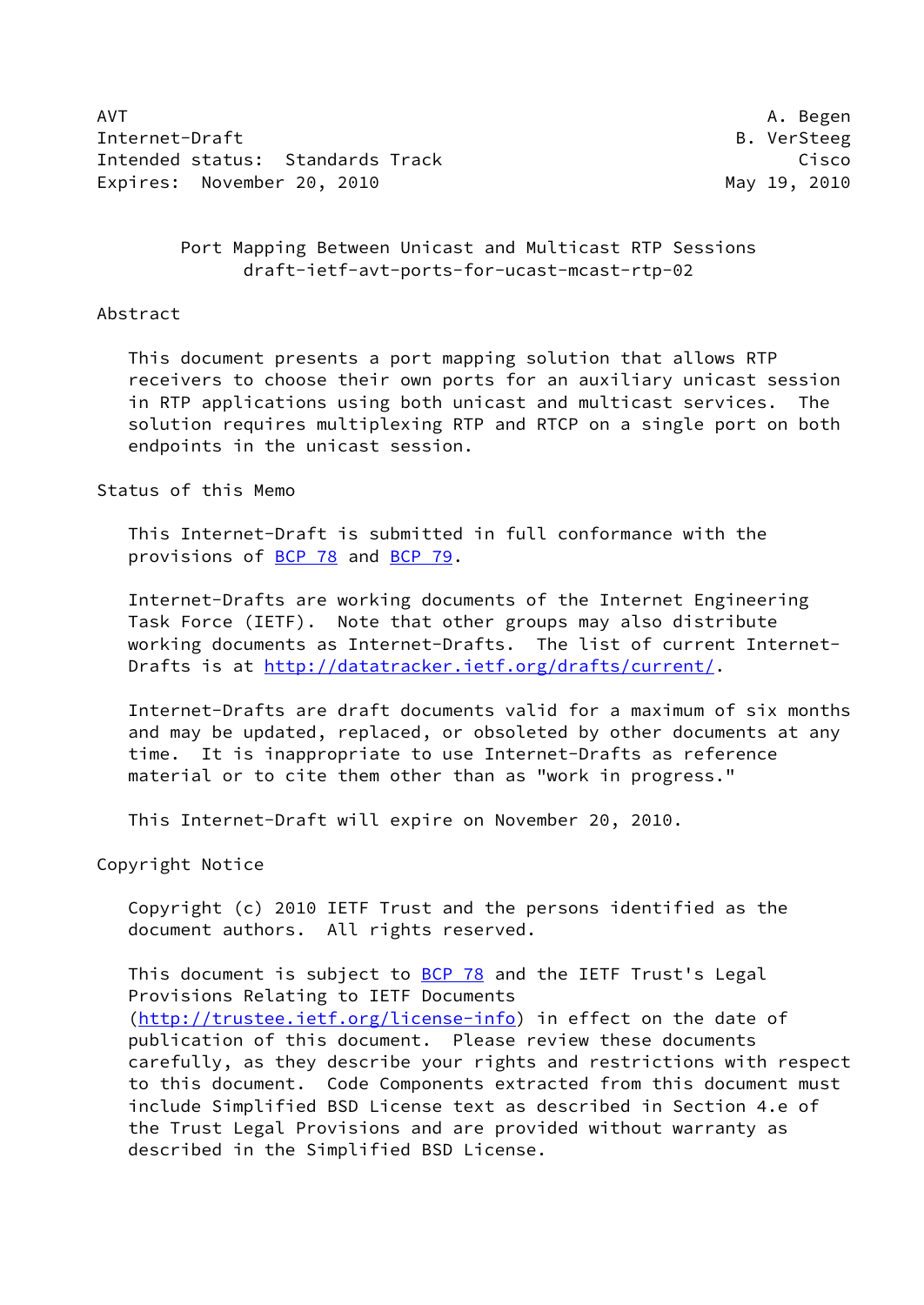# Table of Contents

| Requirements Notation $\dots \dots \dots \dots \dots \dots \dots \dots$<br>2. |  |
|-------------------------------------------------------------------------------|--|
| 3.                                                                            |  |
| Steps for Establishing a Unicast Session $\underline{8}$<br>3.1.              |  |
| 3.2.                                                                          |  |
|                                                                               |  |
| Keeping the NAT Binding(s) Alive 12<br>3.4.                                   |  |
|                                                                               |  |
|                                                                               |  |
| $4.1$ . PortMappingRequest (PMReq) 14                                         |  |
| 4.2. PortMappingResponse (PMRes) 15                                           |  |
| 5. Procedures for Cookie Construction 16                                      |  |
| 6.                                                                            |  |
| 7.                                                                            |  |
| $7.1$ . Registration of FMT Values 18                                         |  |
| 8. Contributors and Acknowledgments 19                                        |  |
| 9.                                                                            |  |
| 9.1. Normative References 20                                                  |  |
| 9.2. Informative References 20                                                |  |
|                                                                               |  |
|                                                                               |  |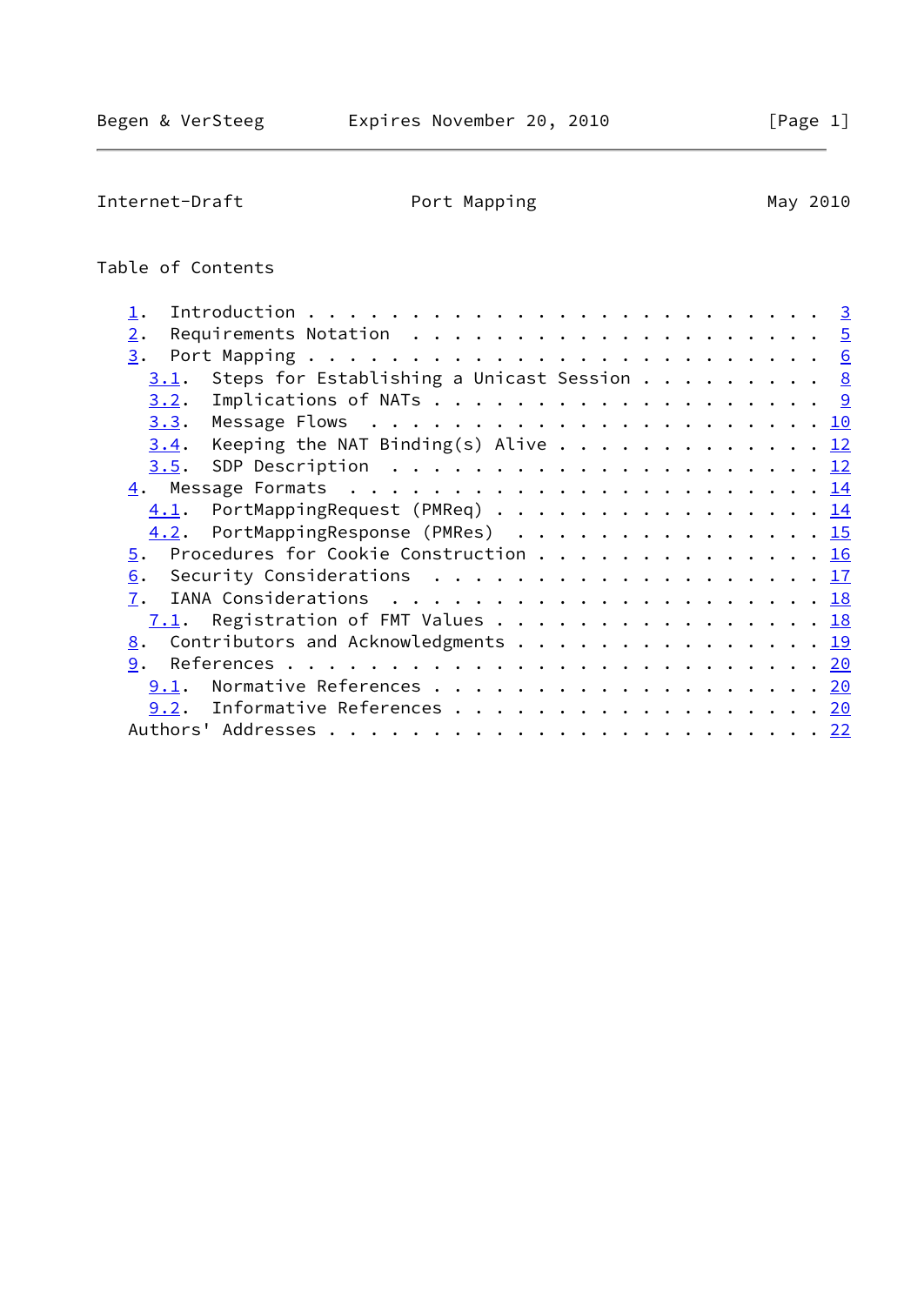Begen & VerSteeg Expires November 20, 2010 [Page 2]

<span id="page-2-1"></span>Internet-Draft **Port Mapping May 2010** 

<span id="page-2-0"></span>[1](#page-2-0). Introduction

 In (any-source or source-specific) multicast RTP applications, destination ports, i.e., the ports on which the multicast receivers receive the RTP and RTCP packets, are defined declaratively. In other words, the receivers cannot choose their receive ports and the sender(s) use the pre-defined ports.

 In unicast RTP applications, the receiving end needs to choose its ports for RTP and RTCP since these ports are local resources and only the receiving end can determine which ports are available to use. The receiving may convey its request to the sending end through different ways, one of which is the Offer/Answer Model [\[RFC3264](https://datatracker.ietf.org/doc/pdf/rfc3264)] for the Session Description Protocol (SDP) [\[RFC4566](https://datatracker.ietf.org/doc/pdf/rfc4566)]. However, the Offer/Answer Model requires offer/answer exchange(s) between the endpoints, and the resulting delay may not be desirable in delay sensitive real-time applications. Furthermore, the Offer/Answer Model may be burdensome for the endpoints that are concurrently running a large number of unicast sessions with other endpoints.

 In this specification, we consider an RTP application that uses one or more unicast and multicast RTP sessions together. While the declaration and selection of the ports are well defined and work well for multicast and unicast RTP applications, respectively, the usage of the ports introduces complications when a receiving end mixes unicast and multicast RTP sessions within the same RTP application.

 An example scenario is where the RTP packets are distributed through source-specific multicast (SSM) and a receiver sends unicast RTCP feedback to a local repair server (also functioning as a feedback target) [\[RFC5760](https://datatracker.ietf.org/doc/pdf/rfc5760)] asking for a retransmission of the packets it is missing, and the local repair server sends the retransmission packets over a unicast RTP session [[RFC4588\]](https://datatracker.ietf.org/doc/pdf/rfc4588).

 Another scenario is where a receiver wants to rapidly acquire a new primary multicast RTP session and receives one or more RTP burst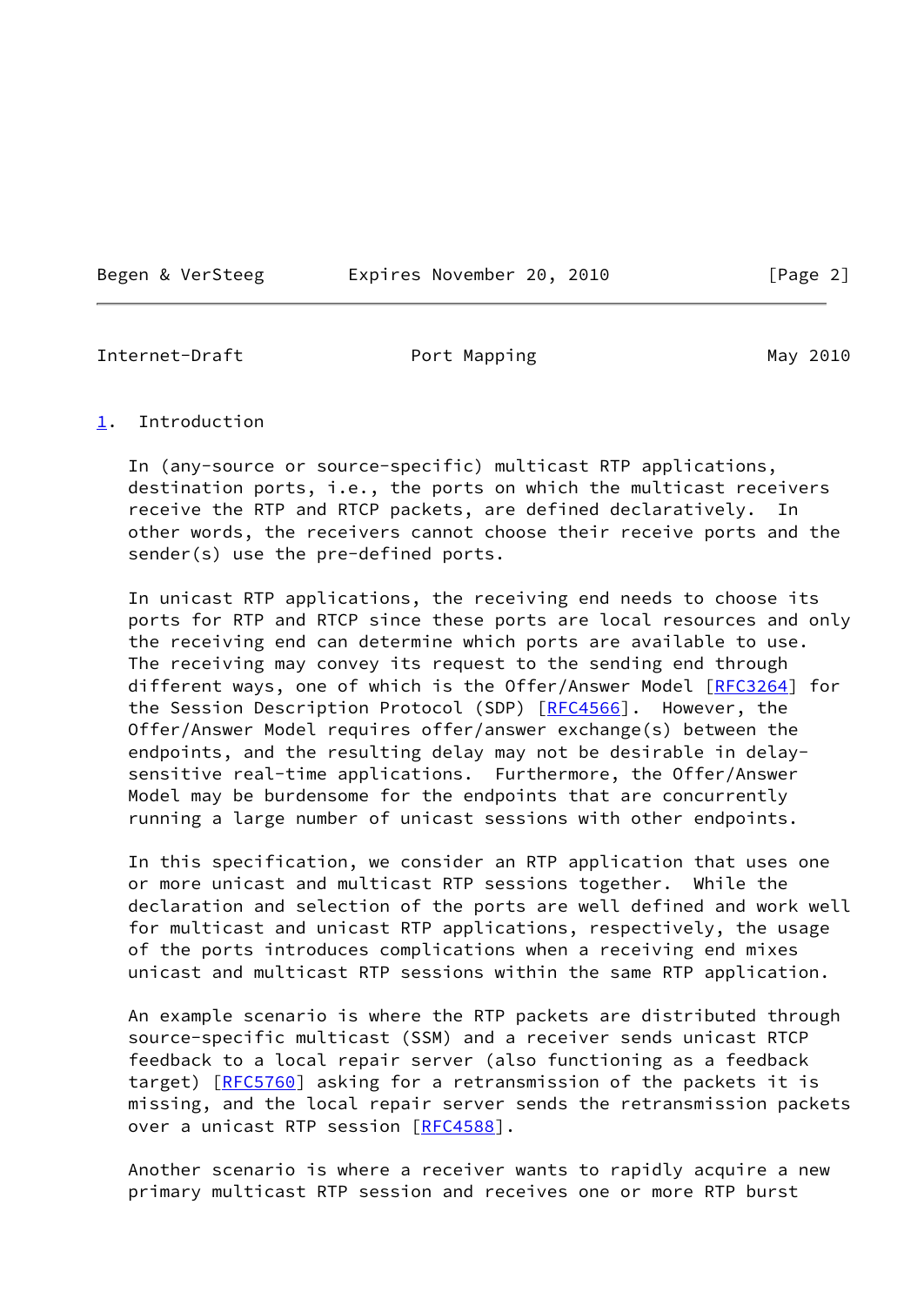packets over a unicast session before joining the SSM session [\[I-D.ietf-avt-rapid-acquisition-for-rtp](#page-22-1)]. Similar scenarios exist in applications where some part of the content is distributed through multicast while the receivers get additional and/or auxiliary content through one or more unicast connections, as sketched in Figure 1.

 In this document, we discuss this problem and introduce a solution that we refer to as Port Mapping. This solution allows receivers to choose their desired UDP ports for RTP and RTCP in every unicast session when they are running RTP applications using both unicast and multicast services, and offer/answer exchange is not available. This solution is not applicable in cases where TCP is used as the

| Begen & VerSteeg | Expires November 20, 2010 |  | [Page 3] |
|------------------|---------------------------|--|----------|
|------------------|---------------------------|--|----------|

Internet-Draft Port Mapping May 2010

 transport protocol in the unicast sessions. For such scenarios, refer to [\[RFC4145](https://datatracker.ietf.org/doc/pdf/rfc4145)].

 ----------- Unicast |................ | Source |............. : | (Server) | : : ----------- : : v v ----------- ---------- ----------- | Multicast |------->| Router |---------->|Client RTP | Source  $|$  |  $|$  | ..........>|Application| ----------- ---------- ----------- | : | : ----------- | :..............>|Client RTP | +---------------->|Application| -----------

> -------> Multicast RTP Flow .......> Unicast RTP Flow

 Figure 1: RTP applications simultaneously using both unicast and multicast services

 In the remainder of this document, we refer to the RTP endpoints that serve other RTP endpoints over a unicast session as the Servers. The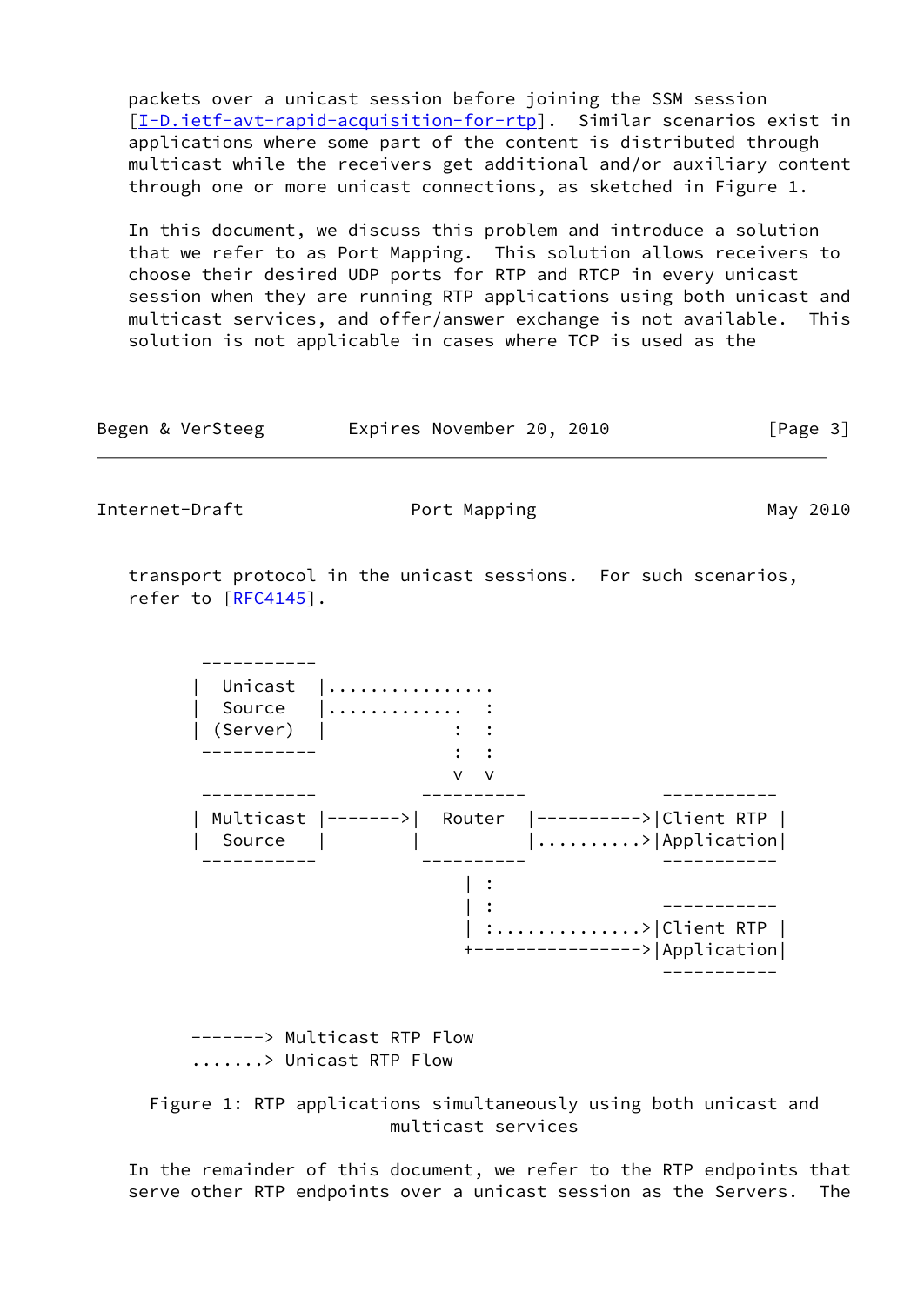receiving RTP endpoints are referred to as Clients.

Begen & VerSteeg Expires November 20, 2010 [Page 4]

<span id="page-4-1"></span>Internet-Draft **Port Mapping May 2010** 

<span id="page-4-0"></span>[2](#page-4-0). Requirements Notation

 The key words "MUST", "MUST NOT", "REQUIRED", "SHALL", "SHALL NOT", "SHOULD", "SHOULD NOT", "RECOMMENDED", "MAY", and "OPTIONAL" in this document are to be interpreted as described in [\[RFC2119](https://datatracker.ietf.org/doc/pdf/rfc2119)].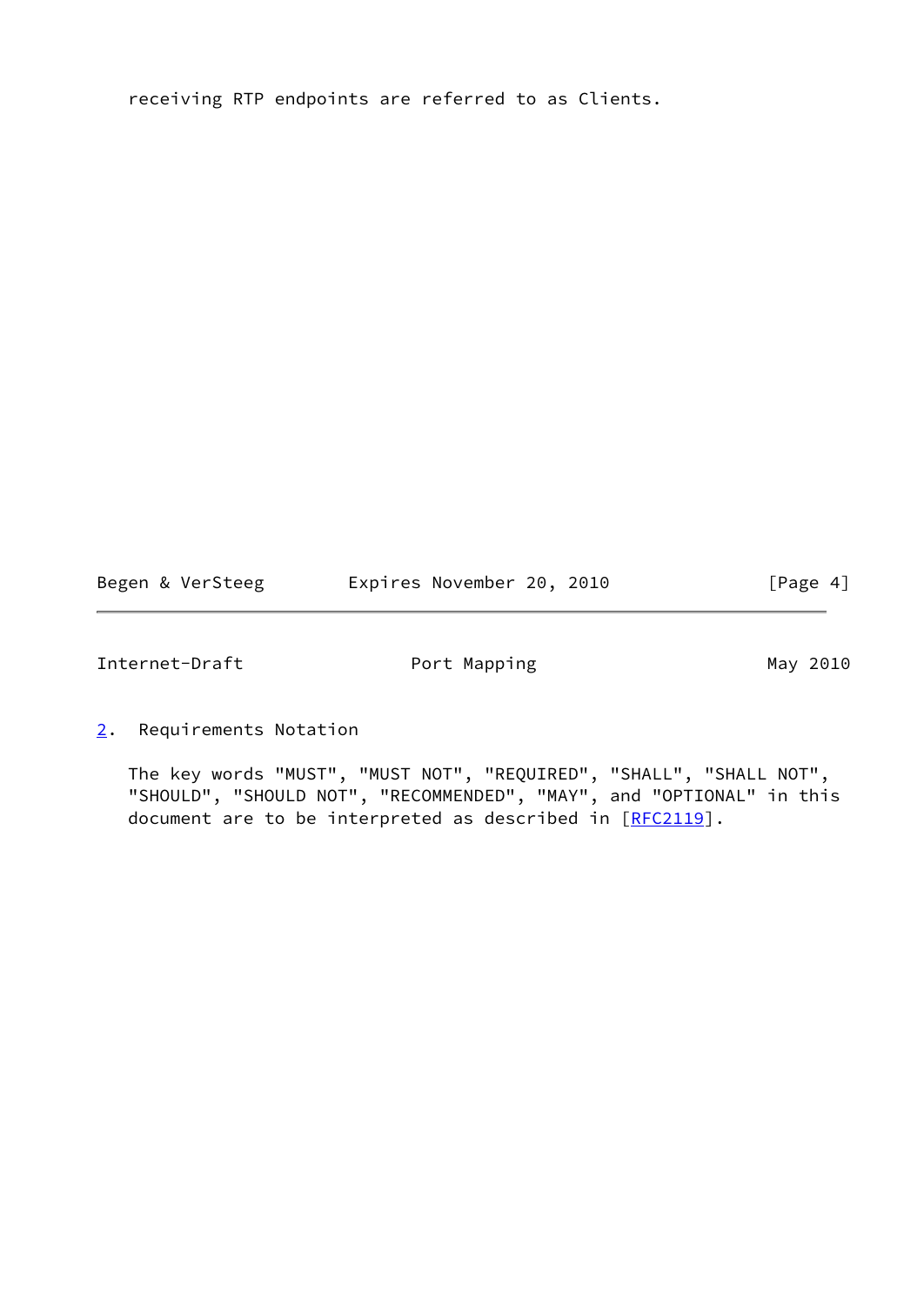<span id="page-5-1"></span>

| Begen & VerSteeg | Expires November 20, 2010 | [Page 5] |
|------------------|---------------------------|----------|
|                  |                           |          |

# <span id="page-5-0"></span>[3](#page-5-0). Port Mapping

 We present the details of the port mapping solution in the context of an illustrative example.

 Consider an SSM distribution network where a distribution source multicasts RTP packets to a large number of clients, and one or more retransmission servers function as feedback targets to collect unicast RTCP feedback from these clients [\[RFC5760](https://datatracker.ietf.org/doc/pdf/rfc5760)]. The retransmission servers also join the primary multicast session to receive the multicast packets and cache them for a certain time period. When a client detects missing packets in the primary multicast session, it requests a retransmission from one of the retransmission servers by using an RTCP NACK message [\[RFC4585](https://datatracker.ietf.org/doc/pdf/rfc4585)]. The retransmission server pulls the requested packet(s) out of the cache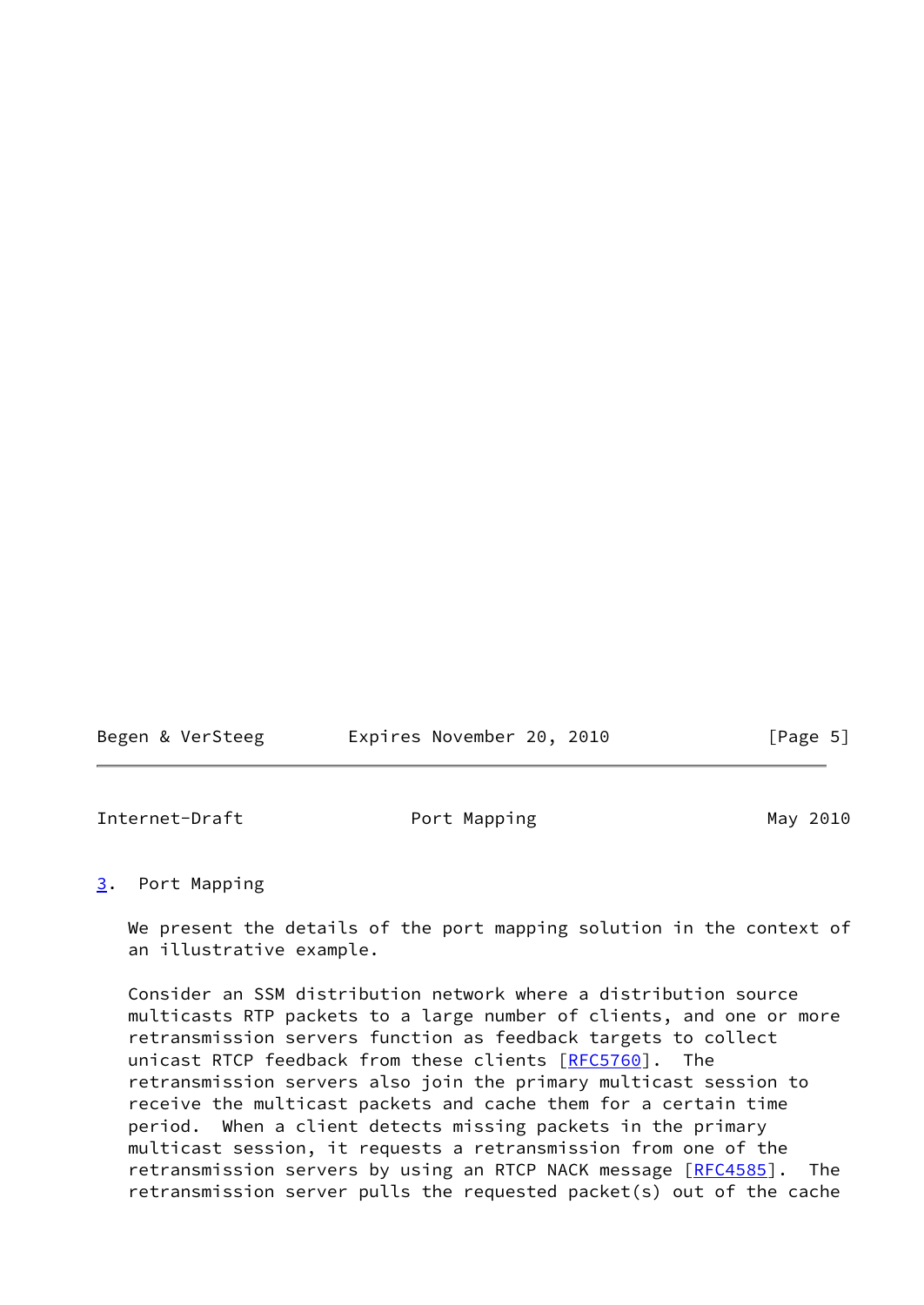and retransmits them to the requesting client.

 The pertaining RTP and RTCP flows are sketched in Figure 2. Between the client and server, there may be one or more NAT devices [\[RFC4787](https://datatracker.ietf.org/doc/pdf/rfc4787)].

|  |  | Begen & VerSteeg |
|--|--|------------------|
|--|--|------------------|

Expires November 20, 2010 [Page 6]

Internet-Draft **Port Mapping May 2010** 

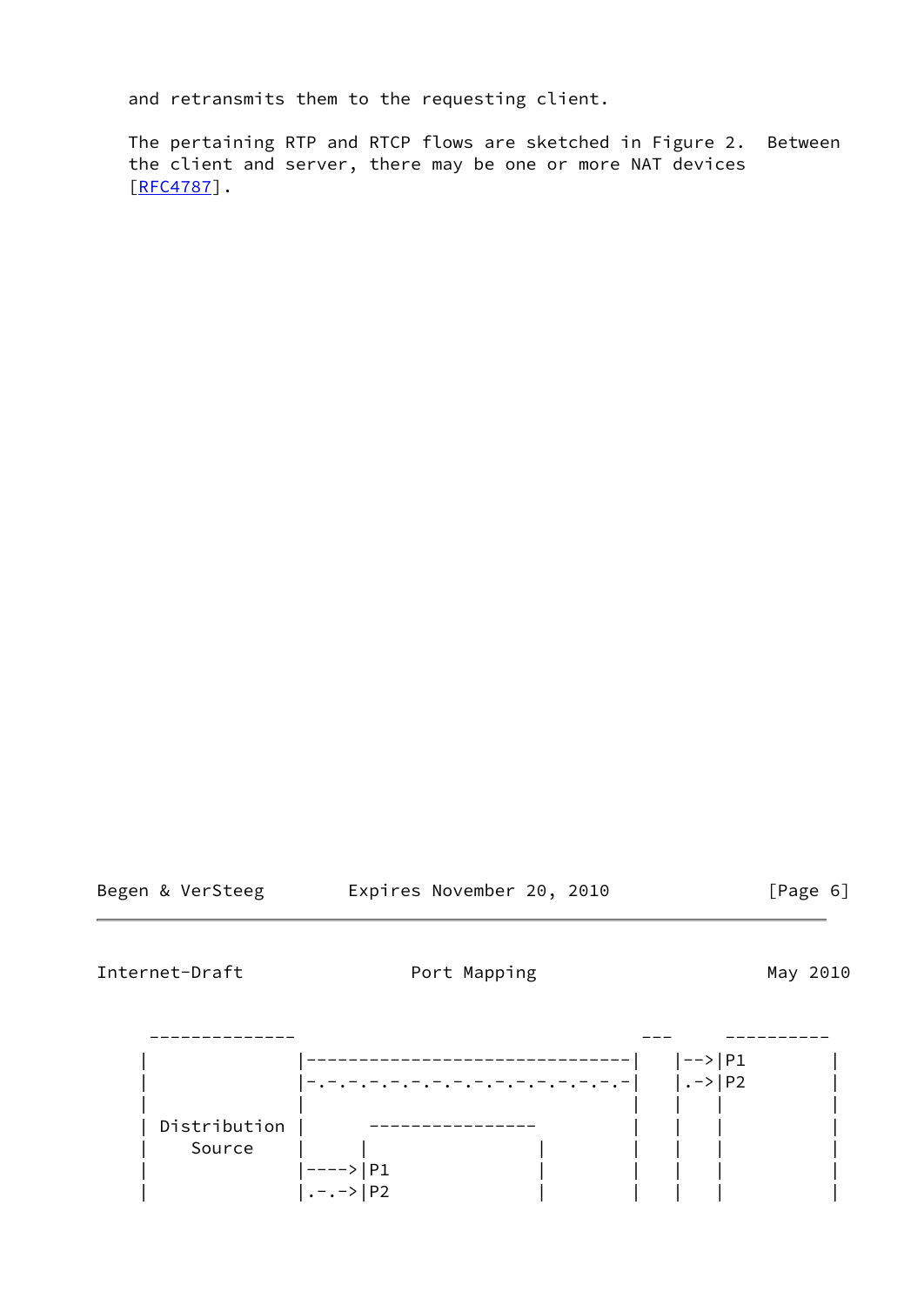|                   | $P3 \mid  \, < \, = \, = \, = \, = \, .$                                        |   | $= . =   * c1$                         |  |
|-------------------|---------------------------------------------------------------------------------|---|----------------------------------------|--|
|                   | P3<br>$&\leftarrow\leftarrow\leftarrow\leftarrow\leftarrow\leftarrow\leftarrow$ |   | $\sim$ $\sim$ $\mid$ $\star$ c1        |  |
| PRIMARY MULTICAST |                                                                                 |   |                                        |  |
| RTP SESSION with  |                                                                                 |   |                                        |  |
| UNICAST FEEDBACK  |                                                                                 | N |                                        |  |
|                   | Retransmission                                                                  | Α | Client                                 |  |
|                   | Server                                                                          |   |                                        |  |
| AUXILIARY UNICAST |                                                                                 |   |                                        |  |
| RTP SESSION       | P4<br>$\langle\sim\sim\sim\sim\sim\sim\sim$                                     |   | $\sim$ $\rightarrow$ $\mid$ $\star$ c2 |  |
|                   | $P4$                                                                            |   | $\cdot \cdot$ $\times$ $\times$ c2     |  |
|                   | $P4 \mid \langle .= .= .= . \mid$                                               |   | $=$ .> $ \star c2$                     |  |
|                   |                                                                                 |   |                                        |  |
|                   |                                                                                 |   |                                        |  |

 -------> Multicast RTP Flow .-.-.-.> Multicast RTCP Flow .=.=.=.> Unicast RTCP Reports ~~~~~~~> Unicast RTCP Feedback Messages (if any) .......> Unicast RTP Flow

 Figure 2: Example scenario showing an SSM distribution with support for retransmissions from a server

In this figure, we have the following multicast and unicast ports:

- o Ports P1 and P2 denote the destination RTP and RTCP ports in the primary multicast session, respectively. The clients listen to these ports to receive the multicast RTP and RTCP packets. Ports P1 and P2 are defined declaratively.
- o Port P3 denotes the RTCP port on the feedback target running on the retransmission server to collect the RTCP feedback messages, and RTCP receiver and extended reports from the clients in the primary multicast session. Port P3 is defined declaratively.
- o Port P4 denotes the port on the retransmission server used for the unicast session. The server multiplexes RTP and RTCP traffic on

| Begen & VerSteeg | Expires November 20, 2010 | [Page 7] |
|------------------|---------------------------|----------|
|------------------|---------------------------|----------|

<span id="page-7-0"></span>Internet-Draft **Port Mapping May 2010** 

this single port [\[RFC5761](https://datatracker.ietf.org/doc/pdf/rfc5761)] in the unicast session. Port P4 is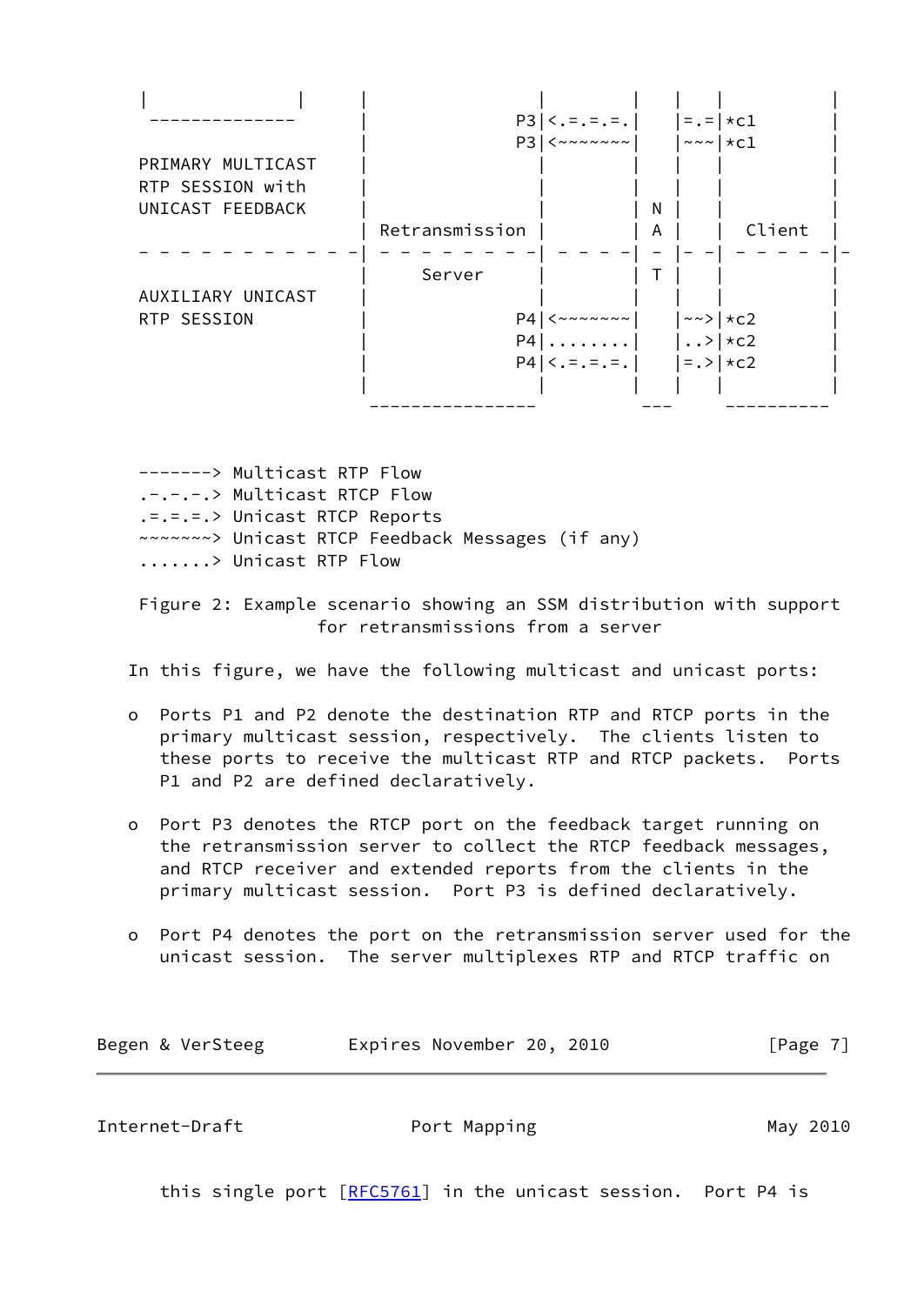defined declaratively and MUST be different from port P3.

o Ports  $\star$ c1 and  $\star$ c2 are chosen by the client.  $\star$ c1 denotes the port on the client used to send the unicast RTCP feedback in the primary multicast session.  $\star$ c2 denotes the port on the client used in the unicast session. The client multiplexes RTP and RTCP traffic on this single port [\[RFC5761](https://datatracker.ietf.org/doc/pdf/rfc5761)] in the unicast session. Ports c1 and c2 do not have to be different ports.

 Once the unicast session is established, the server needs to remember the public IP address and public port of the client as part of the session state information. The public ports of the client are denoted by c1' and c2'.

In addition to the ports, we use the following notation:

- o DS: IP address of the distribution source
- o G: Destination multicast address
- o S: IP address of the retransmission server
- o C: IP address of the client
- o C': Public IP address of the client (as seen by the server)

 We assume that the information declaratively defined is available as part of the session description information and is provided to the clients. The Session Description Protocol (SDP) [\[RFC4566](https://datatracker.ietf.org/doc/pdf/rfc4566)] and other session description methods can be used for this purpose.

<span id="page-8-0"></span>[3.1](#page-8-0). Steps for Establishing a Unicast Session

The steps to establish a unicast session are provided below:

- 1. The client ascertains server address (S) and port numbers (P3 and P4) from the session description.
- 2. The client determines its port numbers (\*c1 and \*c2).
- 3. The client sends a message to the server via a new RTCP message, called PortMappingRequest. This message MUST be sent from port c2 to port P4. The server learns client's public IP address (C') and its public RTP/RTCP port (c2') from the received message.
- 4. The server generates an opaque encapsulation (called Cookie) that conveys client's addressing information using a reversible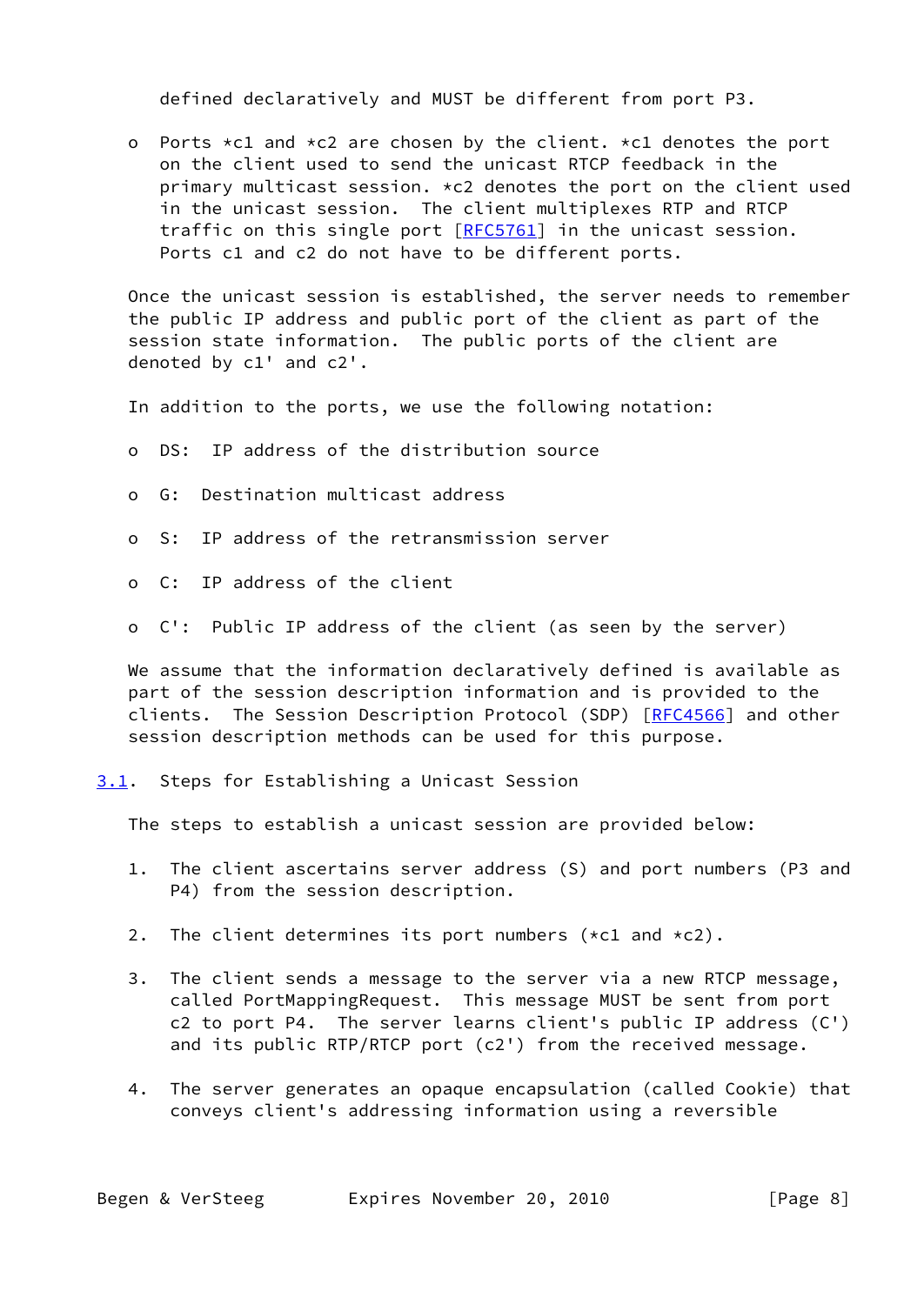<span id="page-9-1"></span>transform only known to the server.

- 5. The server sends the Cookie back to the client using a new RTCP message, called PortMappingResponse. This message MUST be sent from port P4 to port c2'.
- 6. The client includes the Cookie when necessary in the subsequent messages sent to the server. Note that the unicast session is not established during the steps required to retrieve a Cookie from the server. The unicast session is only established after the server has received a feedback message (along with a valid Cookie) from the client for which it needs to react by sending unicast data (See Figure 3). Until a unicast session is established, neither the server nor the client needs to send RTCP reports for the unicast session.
- 7. Normal flows ensue, with the server using the addressing encapsulated in the opaque Cookie. The client is responsible for keeping the NAT binding alive for the duration of the unicast session.

# <span id="page-9-0"></span>[3.2](#page-9-0). Implications of NATs

 There may be one or more NAT devices between the client and server. Without an external mechanism such as STUN [[RFC5389\]](https://datatracker.ietf.org/doc/pdf/rfc5389), the client cannot determine whether there are any NATs between itself and the server. Such NAT devices would block all incoming traffic unless the client sent traffic of the same transport protocol to the server first. Thus, the client has always to assume that there is at least one NAT device and send periodic packets to keep the NAT binding alive [[I-D.ietf-avt-app-rtp-keepalive](#page-22-2)]. Since the client multiplexes RTP and RTCP on a single port, it has to keep a single NAT binding alive for each unicast session. See [Section 3.4](#page-12-0) for further details.

 If the NAT device fails for some reason and then restarts, the public IP address and/or port assigned to a particular client may change. This will invalidate the previously acquired cookies and may result in a failure in the unicast session. Upon detecting the failure, the client must acquire new cookies. Applications using this method must be aware of the potential temporary interruptions.

The NAT device may have endpoint-independent mappings [[RFC4787](https://datatracker.ietf.org/doc/pdf/rfc4787)], meaning that it assigns the same public IP address and port for the packets sent from the same internal IP address and port, even when the client is talking to different destinations. Oppositely, the NAT device may have endpoint-dependent mappings in which case the public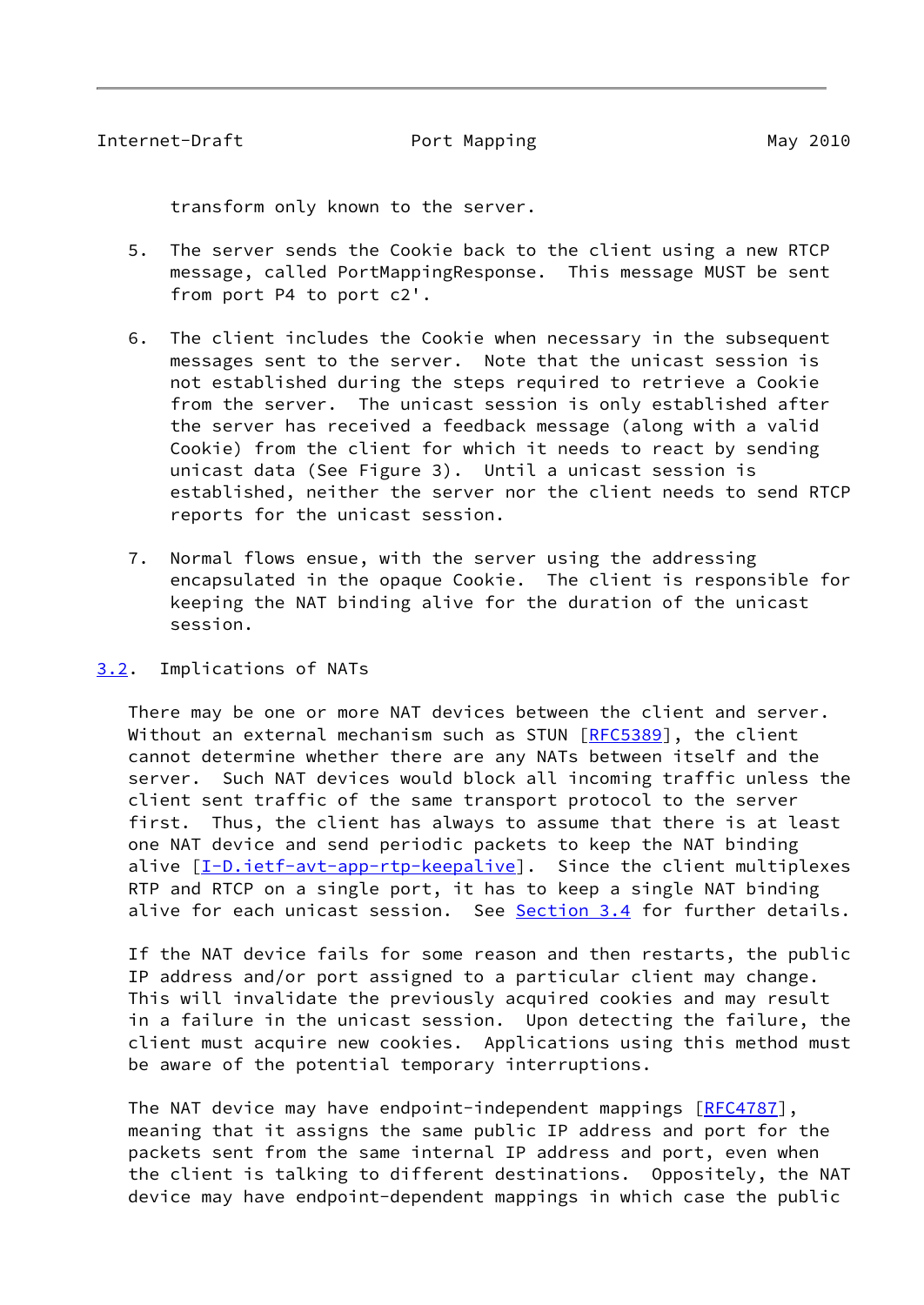IP address and port of the outgoing packets may differ when they are sent to different destinations. In practice, however, it is a

| Begen & VerSteeg | Expires November 20, 2010 |  | [Page 9] |
|------------------|---------------------------|--|----------|
|------------------|---------------------------|--|----------|

<span id="page-10-1"></span>Internet-Draft Port Mapping May 2010

 difficult task to determine the type of a NAT device [\[I-D.ietf-behave-nat-behavior-discovery](#page-22-3)].

### <span id="page-10-0"></span>[3.3](#page-10-0). Message Flows

 Figure 3 shows the message flows, where each message is appended with the (Source Address, Source Port, Destination Address, Destination Port) information. The optional messages are indicated in parentheses and they may or may not be present in certain scenarios.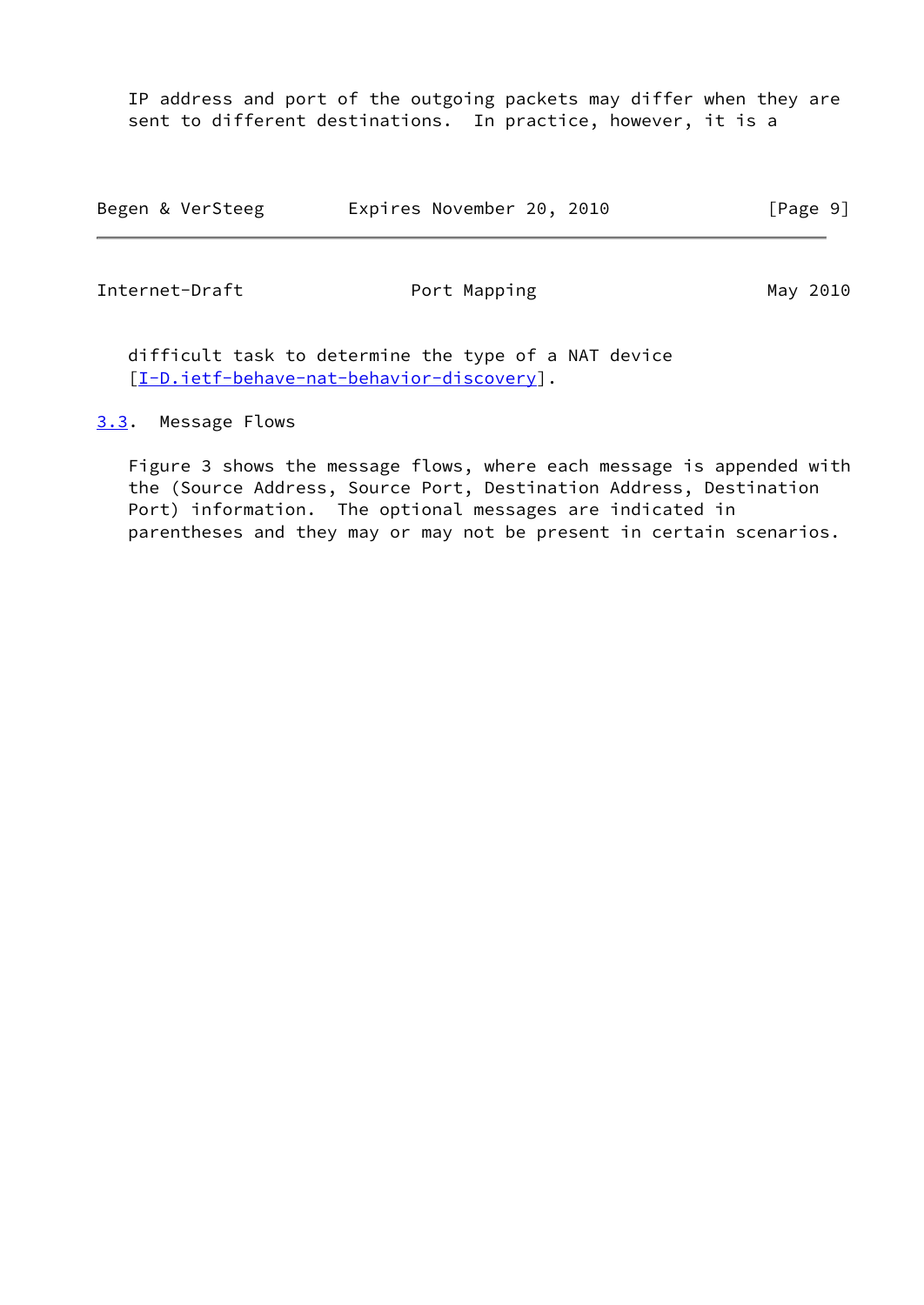|  | Begen & VerSteeg |  | Expires November 20, 2010 |  |  | [Page 10] |  |
|--|------------------|--|---------------------------|--|--|-----------|--|
|--|------------------|--|---------------------------|--|--|-----------|--|

 ------------ ---------------- ------ |Distribution| | Retransmission | | | Source | | Server | | | | |Client| | (DS) | | (S) | | (C) | ------------ ---------------- ------ | | - | | | | | | (DS,\*,G,P1)|--->|------- (RTP Multicast) -------->| |-->| (DS,\*,G,P2)|.-.>|.-.-.-. (RTCP Multicast) -.-.-.->| |-->| | | | | | | | | |<=.= (RTCP Receiver Reports) .=.=| |<..|(C,c1,S,P3) (for the multicast session)  $\| \cdot \|_1 = \| \cdot \|_1 = \| \cdot \|_1 = \| \cdot \|_1 = \| \cdot \|_1 = \| \cdot \|_1 = \| \cdot \|_1 = \| \cdot \|_1 = \| \cdot \|_1 = \| \cdot \|_1 = \| \cdot \|_1 = \| \cdot \|_1 = \| \cdot \|_1 = \| \cdot \|_1 = \| \cdot \|_1 = \| \cdot \|_1 = \| \cdot \|_1 = \| \cdot \|_1 = \| \cdot \|_1 = \| \cdot \|_1 = \| \cdot \|_1 = \| \cdot \|_1 = \| \cdot \|_1 = \| \cdot \|_1 = \| \cdot \|_1 = \| \cdot \|_1 = \| \cdot \|_1 = \| \cdot$  $\| \cdot \|_1 = \| \cdot \|_1 = \| \cdot \|_1 = \| \cdot \|_1 = \| \cdot \|_1 = \| \cdot \|_1 = \| \cdot \|_1 = \| \cdot \|_1 = \| \cdot \|_1 = \| \cdot \|_1 = \| \cdot \|_1 = \| \cdot \|_1 = \| \cdot \|_1 = \| \cdot \|_1 = \| \cdot \|_1 = \| \cdot \|_1 = \| \cdot \|_1 = \| \cdot \|_1 = \| \cdot \|_1 = \| \cdot \|_1 = \| \cdot \|_1 = \| \cdot \|_1 = \| \cdot \|_1 = \| \cdot \|_1 = \| \cdot \|_1 = \| \cdot \|_1 = \| \cdot \|_1 = \| \cdot$  $\| \cdot \|_1 = \| \cdot \|_1 = \| \cdot \|_1 = \| \cdot \|_1 = \| \cdot \|_1 = \| \cdot \|_1 = \| \cdot \|_1 = \| \cdot \|_1 = \| \cdot \|_1 = \| \cdot \|_1 = \| \cdot \|_1 = \| \cdot \|_1 = \| \cdot \|_1 = \| \cdot \|_1 = \| \cdot \|_1 = \| \cdot \|_1 = \| \cdot \|_1 = \| \cdot \|_1 = \| \cdot \|_1 = \| \cdot \|_1 = \| \cdot \|_1 = \| \cdot \|_1 = \| \cdot \|_1 = \| \cdot \|_1 = \| \cdot \|_1 = \| \cdot \|_1 = \| \cdot \|_1 = \| \cdot$  $\| \cdot \|_1 = \| \cdot \|_1 = \| \cdot \|_1 = \| \cdot \|_1 = \| \cdot \|_1 = \| \cdot \|_1 = \| \cdot \|_1 = \| \cdot \|_1 = \| \cdot \|_1 = \| \cdot \|_1 = \| \cdot \|_1 = \| \cdot \|_1 = \| \cdot \|_1 = \| \cdot \|_1 = \| \cdot \|_1 = \| \cdot \|_1 = \| \cdot \|_1 = \| \cdot \|_1 = \| \cdot \|_1 = \| \cdot \|_1 = \| \cdot \|_1 = \| \cdot \|_1 = \| \cdot \|_1 = \| \cdot \|_1 = \| \cdot \|_1 = \| \cdot \|_1 = \| \cdot \|_1 = \| \cdot$  |<~~~~~ PortMappingRequest ~~~~~~~| |<~~|(C,c2,S,P4) | |N| | (S,P4,C',c2')|~~~~~~ PortMappingResponse ~~~~~>|A|~~>| | (Cookie) |T| | | | | | |<~~~~ RTCP NACK with Cookie ~~~~~| |<~~|(C,c1,S,P3) | | | | |\*\*\*\*\*\*\*\*\*\*\*\*\*\*\*\*\*\*\*\*\*\*\*\*\*\*\*\*\*\*\*\*\*|\*|\*\*\*| |\* UNICAST SESSION ESTABLISHED | | \*| |\*\*\*\*\*\*\*\*\*\*\*\*\*\*\*\*\*\*\*\*\*\*\*\*\*\*\*\*\*\*\*\*\*|\*|\*\*\*| | | | |  $(S, P4, C', c2')$ ...... RTP Retransmissions .....>  $| ... |$  | | | | | | | | |<=.=. RTCP Receiver Reports =.=.=| |<..|(C,c2,S,P4)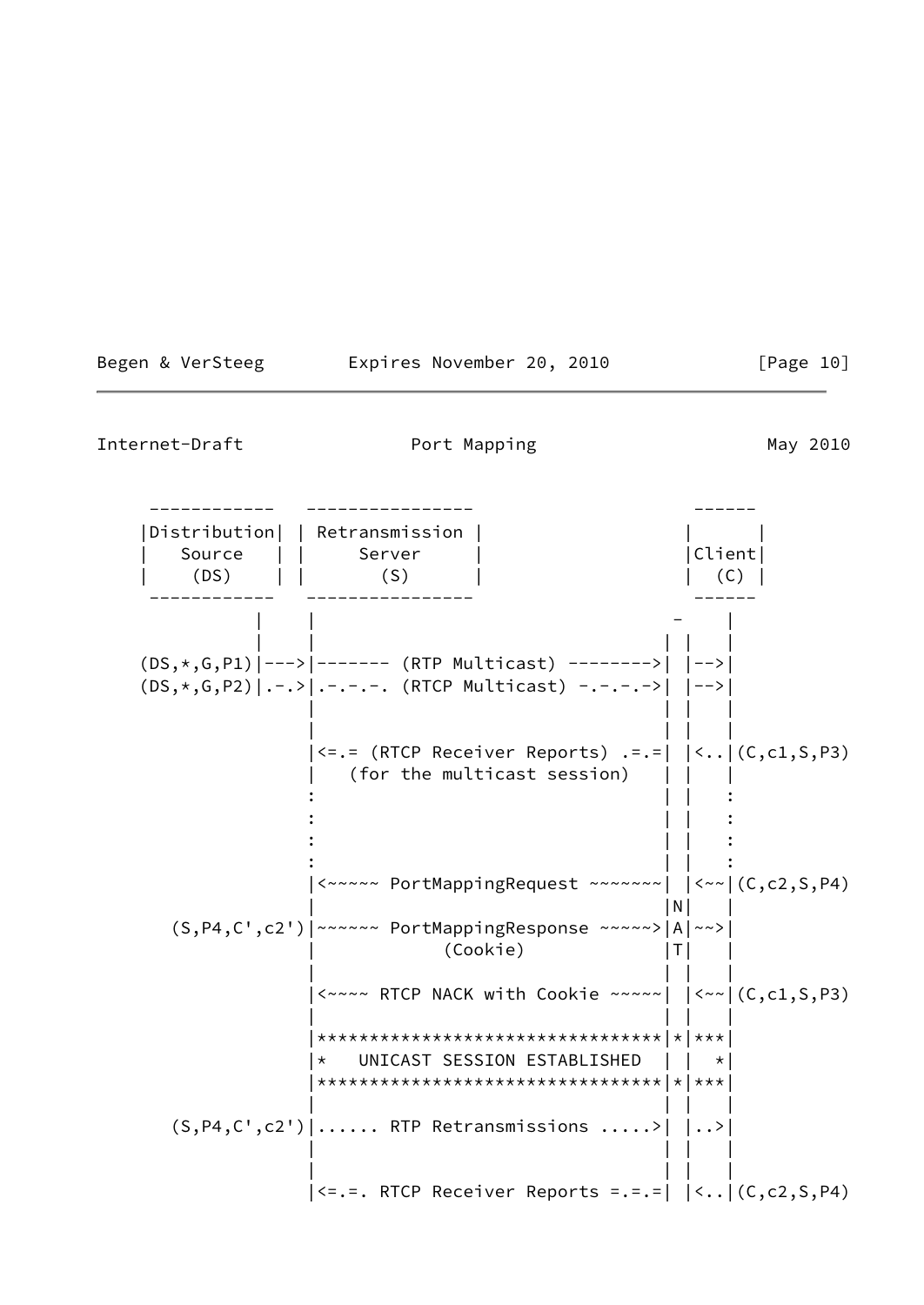(for the unicast session) | | | | (S,P4,C',c2')|=.=.=. RTCP Sender Reports =.=.=>| |..>| | (for the unicast session) | | | | | | |

 -------> Multicast RTP Flow .-.-.-.> Multicast RTCP Flow .=.=.=.> Unicast RTCP Reports ~~~~~~~> Unicast RTCP Feedback Messages .......> Unicast RTP Flow

and the contract of the contract of the contract of the contract of the contract of the contract of the contract of

Figure 3: Message flows for establishing a unicast session

| Begen & VerSteeg | Expires November 20, 2010 | [Page 11] |
|------------------|---------------------------|-----------|
|------------------|---------------------------|-----------|

<span id="page-12-1"></span>Internet-Draft Port Mapping May 2010

 In the example above, the compound RTCP packet carrying the NACK message also carries the Cookie since the server must know which port the client is expecting to receive the RTP retransmission packet(s) and RTCP sender reports on. If an RTCP message from the client will not trigger any transmission from the server (e.g., RTCP receiver and extended reports), it does not have to include the Cookie.

<span id="page-12-0"></span>[3.4](#page-12-0). Keeping the NAT Binding(s) Alive

 Editor's note: We need to determine the best option to keep the NAT bindings alive [\[I-D.ietf-avt-app-rtp-keepalive](#page-22-2)].

 Editor's note: Are RTCP receiver/extended reports enough to keep the binding alive? No, keep-alive messages need to be sent after the request is made and until the cookie is no longer needed and the client does not start sending RTCP reports until the unicast session is actually established which might happen a long time after the cookie is requested.

<span id="page-12-2"></span>[3.5](#page-12-2). SDP Description

The SDP describing the scenario given in Figure 2 can be written as: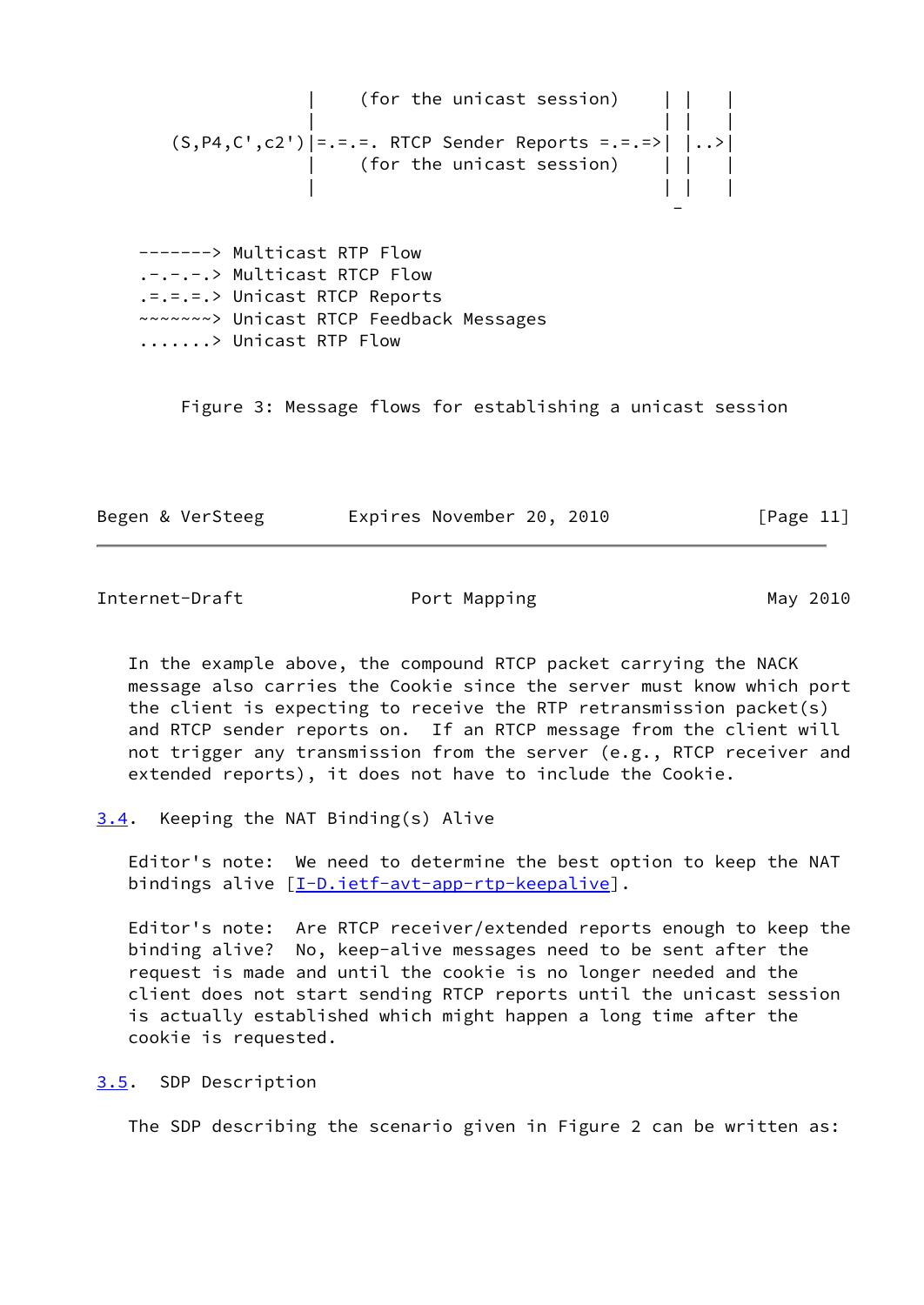| Begen & VerSteeg | Expires November 20, 2010 | [Page 12] |
|------------------|---------------------------|-----------|
| Internet-Draft   | Port Mapping              | May 2010  |

```
v=0 o=ali 1122334455 1122334466 IN IP4 nack.example.com
 s=Local Retransmissions
t=0 \theta a=group:FID 1 2
 a=rtcp-unicast:rsi
 m=video 41000 RTP/AVPF 98
 i=Primary Multicast Stream
 c=IN IP4 233.252.0.2/255
 a=source-filter:incl IN IP4 233.252.0.2 198.51.100.1
 a=rtpmap:98 MP2T/90000
 a=multicast-rtcp:42000
 a=rtcp:43000 IN IP4 192.0.2.1
 a=rtcp-fb:98 nack
 a=mid:1
 m=video 51000 RTP/AVPF 99
 i=Unicast Retransmission Stream
 c=IN IP4 192.0.2.1
```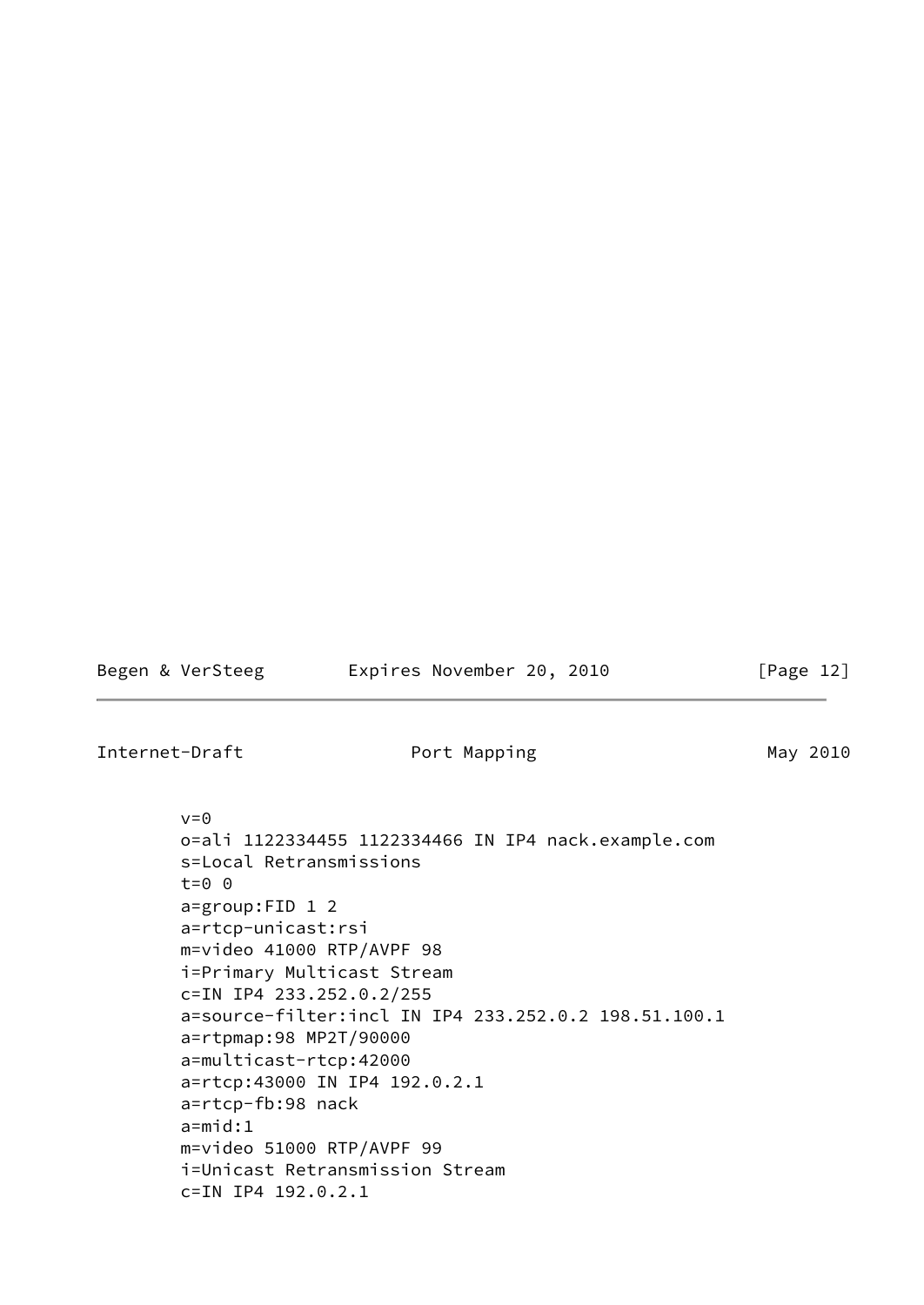```
 a=sendonly
 a=rtpmap:99 rtx/90000
 a=rtcp-mux
 a=fmtp:99 apt=98; rtx-time=5000
 a=mid:2
```
 Figure 4: SDP describing an SSM distribution with support for retransmissions from a local server

 In this SDP, the source stream is multicast from a distribution source (with a source IP address of 198.51.100.1) to the multicast destination address of 233.252.0.2 (G) and port 41000 (P1). The associated RTCP packets are multicast in the same group to port 42000 (P2). A retransmission server including feedback target functionality with an IP address of 192.0.2.1 (S) and port of 43000 (P3) is specified with the 'rtcp' attribute. The server uses port 51000 (P4) for the unicast sessions.

Begen & VerSteeg Expires November 20, 2010 [Page 13]

<span id="page-14-1"></span>Internet-Draft Port Mapping May 2010

<span id="page-14-0"></span>[4](#page-14-0). Message Formats

Editor's note: Should we stick with 4585 packet format?

 Editor's note: Must the client use the same SSRC (and the same but unique CNAME) both in the multicast and unicast sessions so the reports received in two sessions can be linked?

 The common packet format for the RTCP feedback messages is defined in Section [6.1 of \[RFC4585\]](https://datatracker.ietf.org/doc/pdf/rfc4585#section-6.1). A feedback message has a fixed-length field for version, padding, feedback message type (FMT), payload type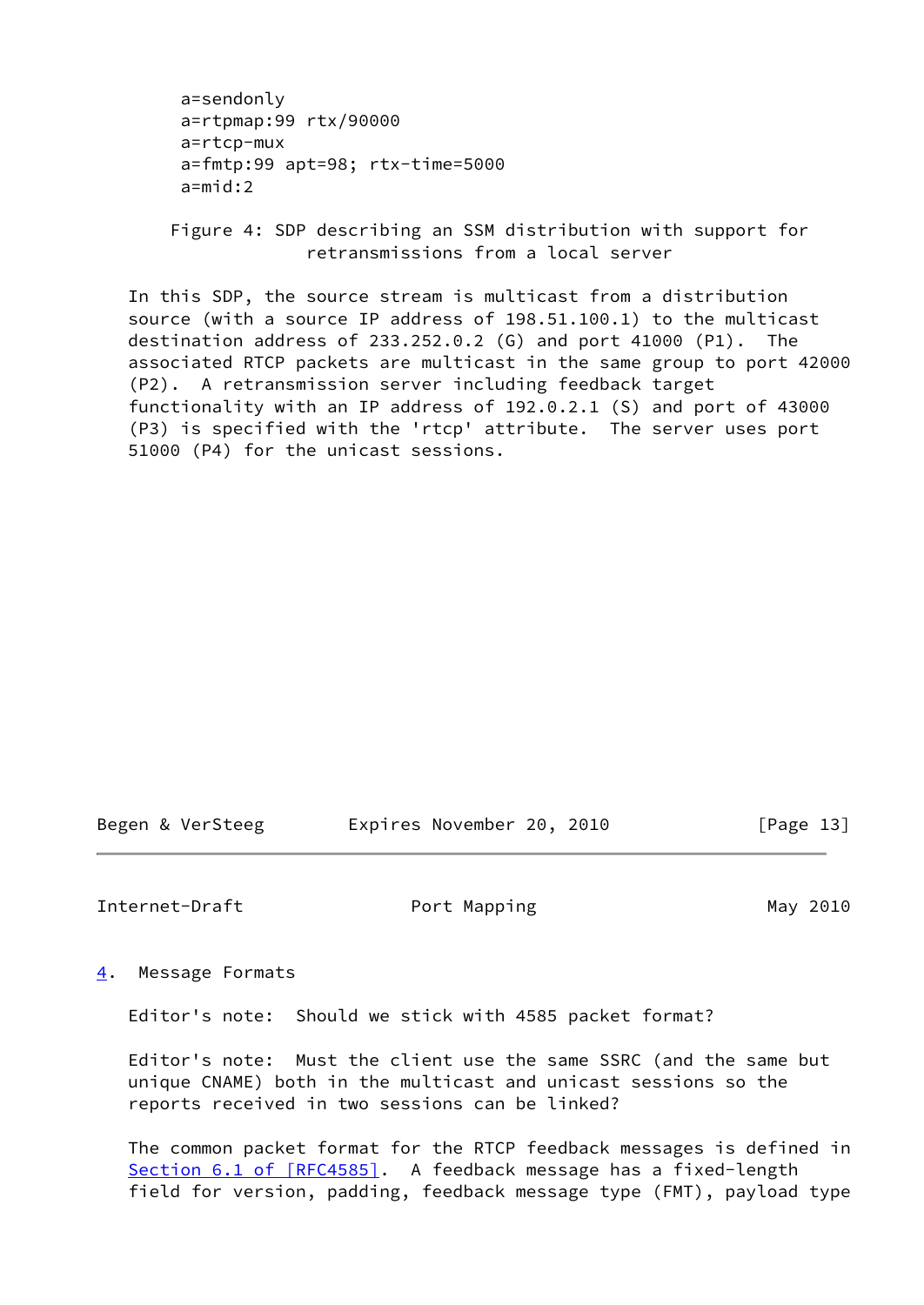(PT), length, SSRC of packet sender, SSRC of media sender as well as a variable-length field for feedback control information (FCI).

 In the PortMappingRequest and PortMappingResponse messages, the PT field is set to RTPFB (205), and the respective FMT fields are set to PMReq (7) and PMRes (8). Depending on the specific scenario, it may be desirable to send these messages in a reduced-size RTCP packet [\[RFC5506](https://datatracker.ietf.org/doc/pdf/rfc5506)]. However, unless support for [RFC5506] has been signaled, compound RTCP packets MUST be used by following [\[RFC3550](https://datatracker.ietf.org/doc/pdf/rfc3550)] rules.

 Editor's note: Should the server always respond to the PMReq message as soon as possible? If the request is rejected, the server could send a PMRes message with the Cookie field empty.

Following the rules specified in [\[RFC3550](https://datatracker.ietf.org/doc/pdf/rfc3550)], all integer fields in the messages defined below are carried in network-byte order, that is, most significant byte (octet) first, also known as big-endian. Unless otherwise noted, numeric constants are in decimal (base 10). Any Reserved field SHALL be set to zero and ignored.

## <span id="page-15-0"></span>[4.1](#page-15-0). PortMappingRequest (PMReq)

 Editor's note: How do we set the media sender SSRC field in the following message? The suggested approach is to use client's SSRC in both packet sender and media sender SSRC fields.

<span id="page-15-1"></span>

| Begen & VerSteeg     | Expires November 20, 2010                                       | [Page $14$ ] |
|----------------------|-----------------------------------------------------------------|--------------|
| Internet-Draft       | Port Mapping                                                    | May 2010     |
| $\Theta$             | 0 1 2 3 4 5 6 7 8 9 0 1 2 3 4 5 6 7 8 9 0 1 2 3 4 5 6 7 8 9 0 1 |              |
| $ V=2 P $<br>$FMT=7$ | PT=205<br>Length                                                |              |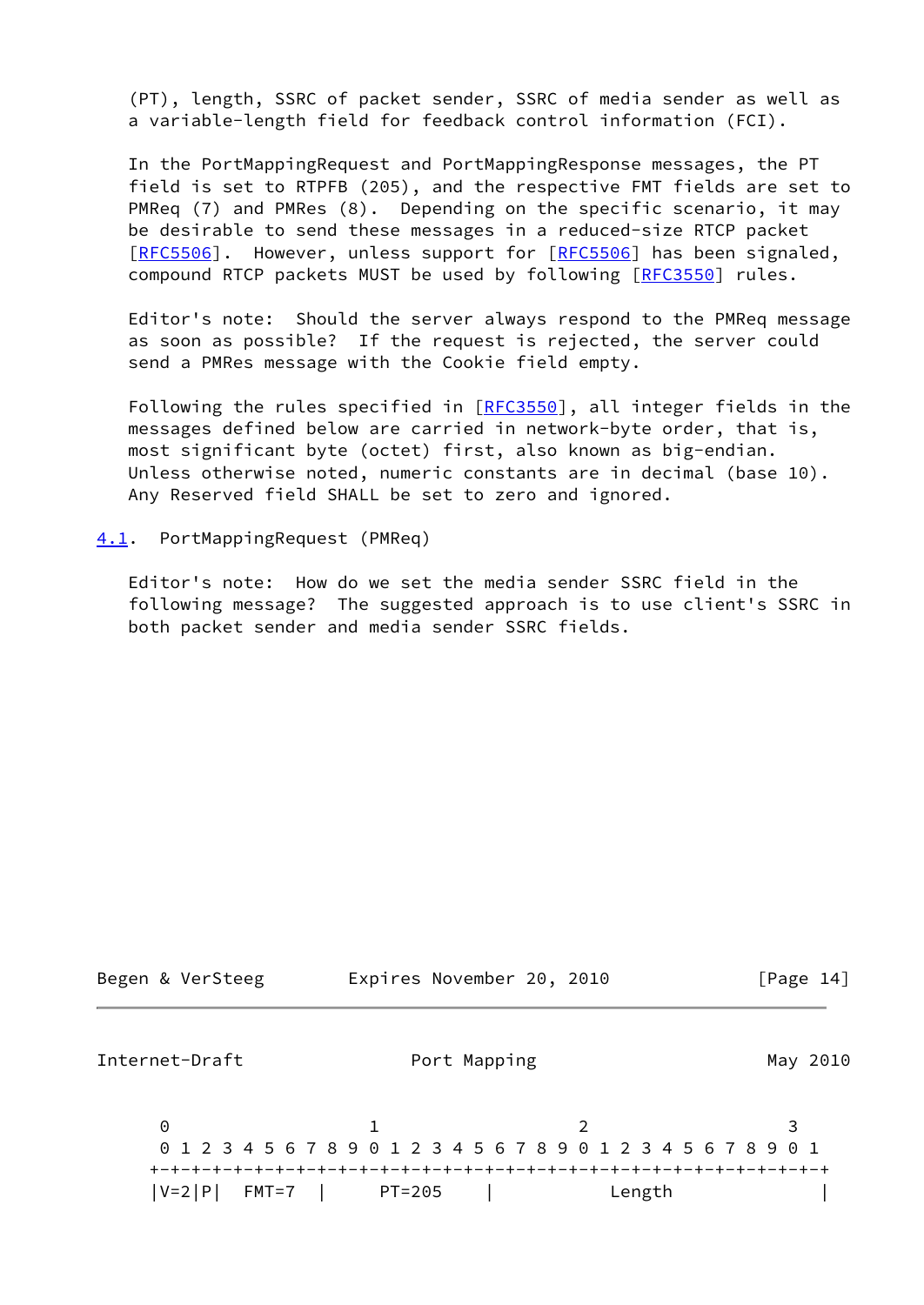| SSRC of Packet Sender |
|-----------------------|
|                       |
| SSRC of Media Source  |
|                       |
| 32-bit Random Number  |

Figure 5: Syntax for the PortMappingRequest (PMReq) message

<span id="page-16-0"></span>[4.2](#page-16-0). PortMappingResponse (PMRes)

 The PortMappingResponse message is used by the server to send a Cookie to the client, and by the client to include a Cookie in the RTCP packets as necessary. We might need to rename this message.

 Editor's note: How do we set the packet sender SSRC and media sender SSRC fields in the following message? Are they application specific (e.g., retransmissions, RAMS, etc.)? See the earlier editor's note.

| $\left(\cdot\right)$ |                                                                 |                                        |        |  |
|----------------------|-----------------------------------------------------------------|----------------------------------------|--------|--|
|                      | 0 1 2 3 4 5 6 7 8 9 0 1 2 3 4 5 6 7 8 9 0 1 2 3 4 5 6 7 8 9 0 1 |                                        |        |  |
|                      |                                                                 |                                        |        |  |
| $ V=2 P $<br>$FMT=8$ | $PT=205$                                                        |                                        | Length |  |
|                      |                                                                 |                                        |        |  |
|                      |                                                                 | SSRC of Packet Sender                  |        |  |
|                      |                                                                 | -+-+-+-+-+-+-+-+-+-+-+-+-+-+-+-+-+-+-+ |        |  |
|                      |                                                                 | SSRC of Media Source                   |        |  |
|                      |                                                                 |                                        |        |  |
|                      |                                                                 | Cookie                                 |        |  |
|                      |                                                                 | --+-+-+-+-+-+-+-+-                     |        |  |

Figure 6: Syntax for the PortMappingResponse (PMRes) message

 Editor's note: What else do we need to transmit in the PMRes message? In particular, should the server indicate the expiration date for the Cookie?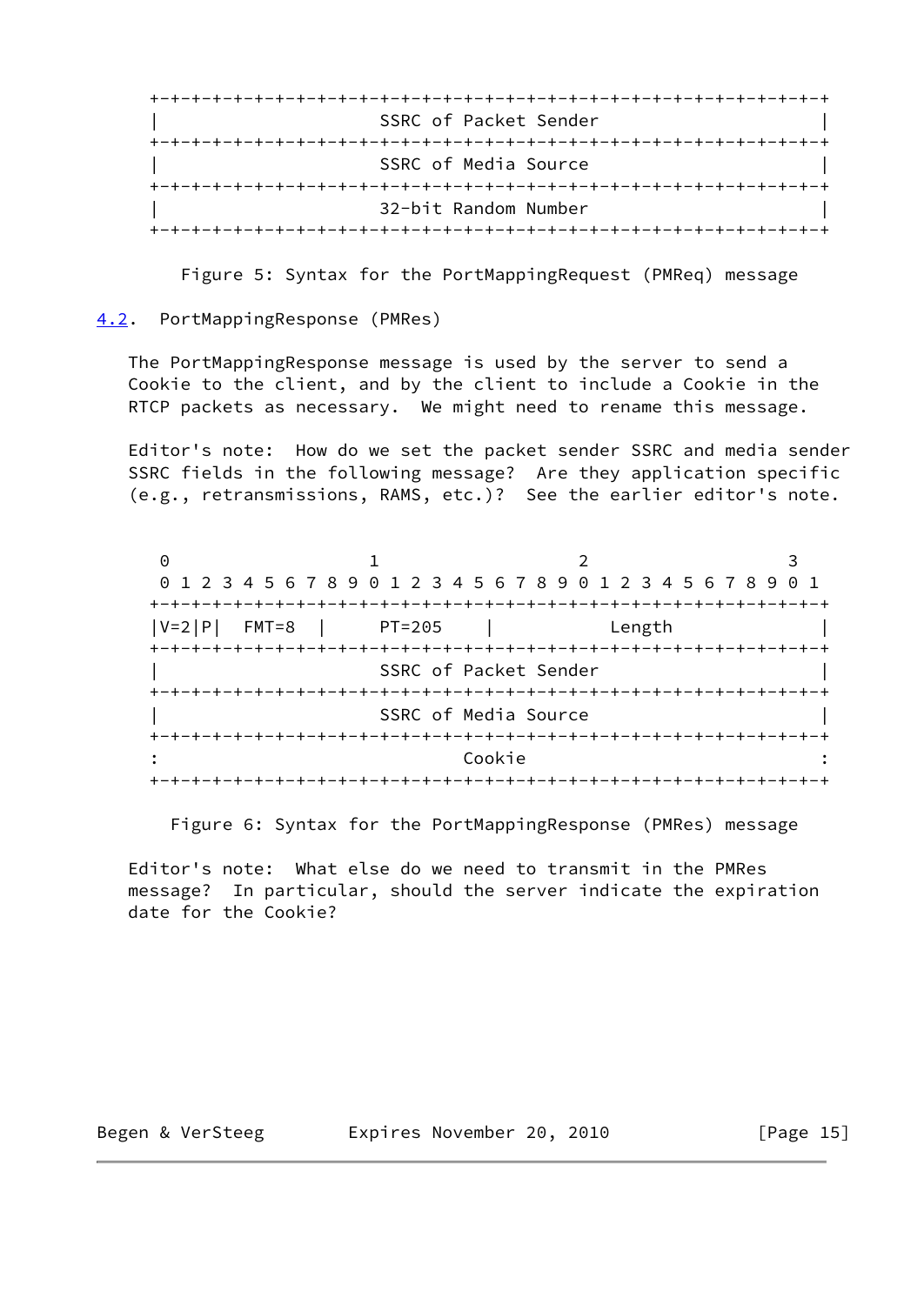<span id="page-17-1"></span><span id="page-17-0"></span>[5](#page-17-0). Procedures for Cookie Construction

Editor's notes:

The Cookie may contain

- o A 32-bit value randomly generated by the client [[RFC4086\]](https://datatracker.ietf.org/doc/pdf/rfc4086)
- o Client's IP address and port. Note that the PMReq and NACK messages are sent from different client ports (and maybe from different public IP addresses as well), thus the server cannot use this information to check whether a cookie is used by the true owner of that cookie.
- o Client's CNAME
- o A timestamp to protect against replay attacks (Should the server tell the client about the expiration date so that the client may request a new cookie before the current one expires?)
- o HMAC [\[RFC2104](https://datatracker.ietf.org/doc/pdf/rfc2104)] of the above information (where only the server knows the HMAC secret)

Details are TBC.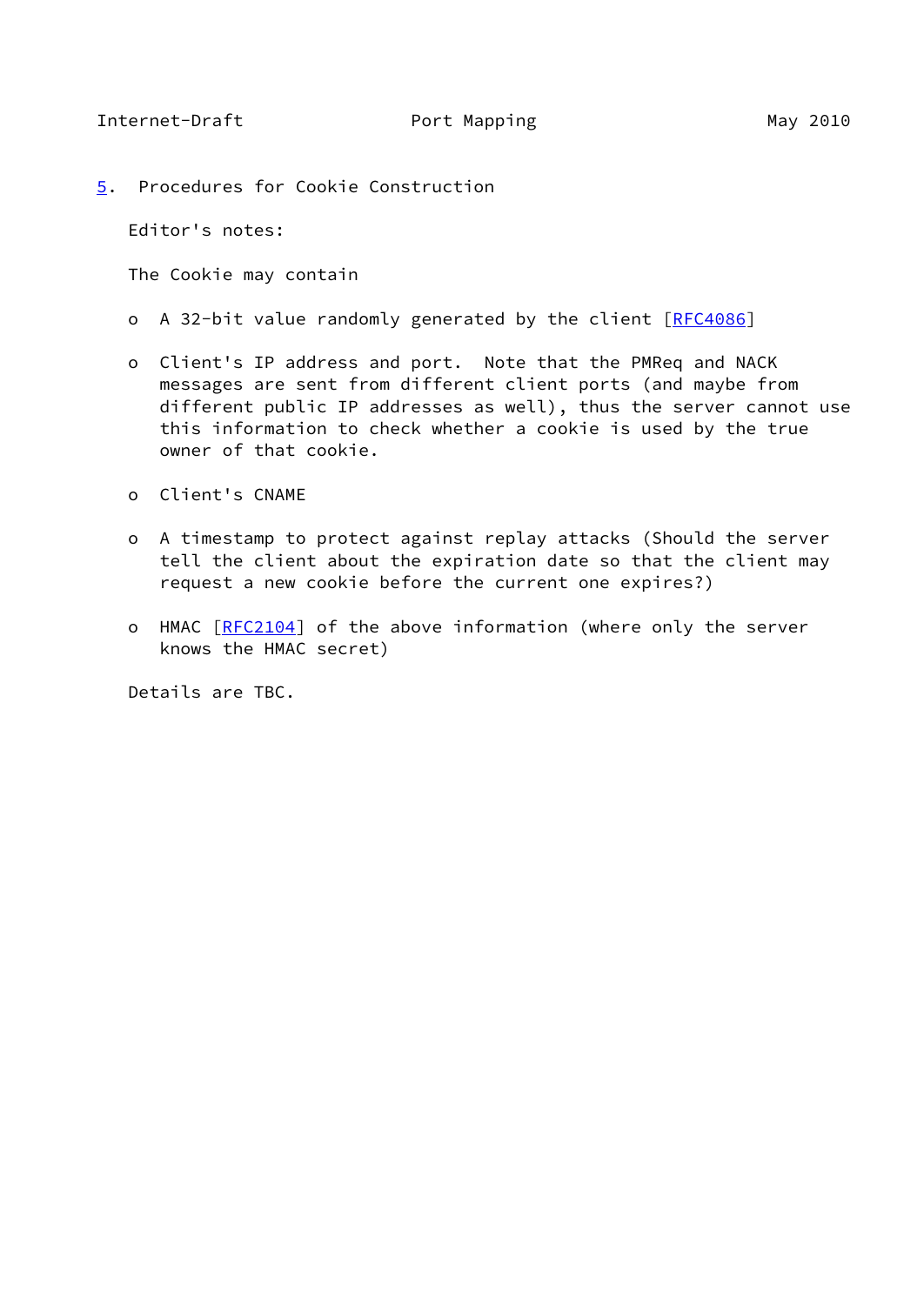<span id="page-18-1"></span><span id="page-18-0"></span>[6](#page-18-0). Security Considerations

Editor's notes:

- o Cookie expiration via timestamping. This could be important for clients behind the same NAT (The clients may still generate the same random number)
- o Stealing cookies. Can CNAME be used to avoid this for the clients behind the same NAT?
- o Modifying cookies. Can somebody manipulate the cookies to redirect the traffic?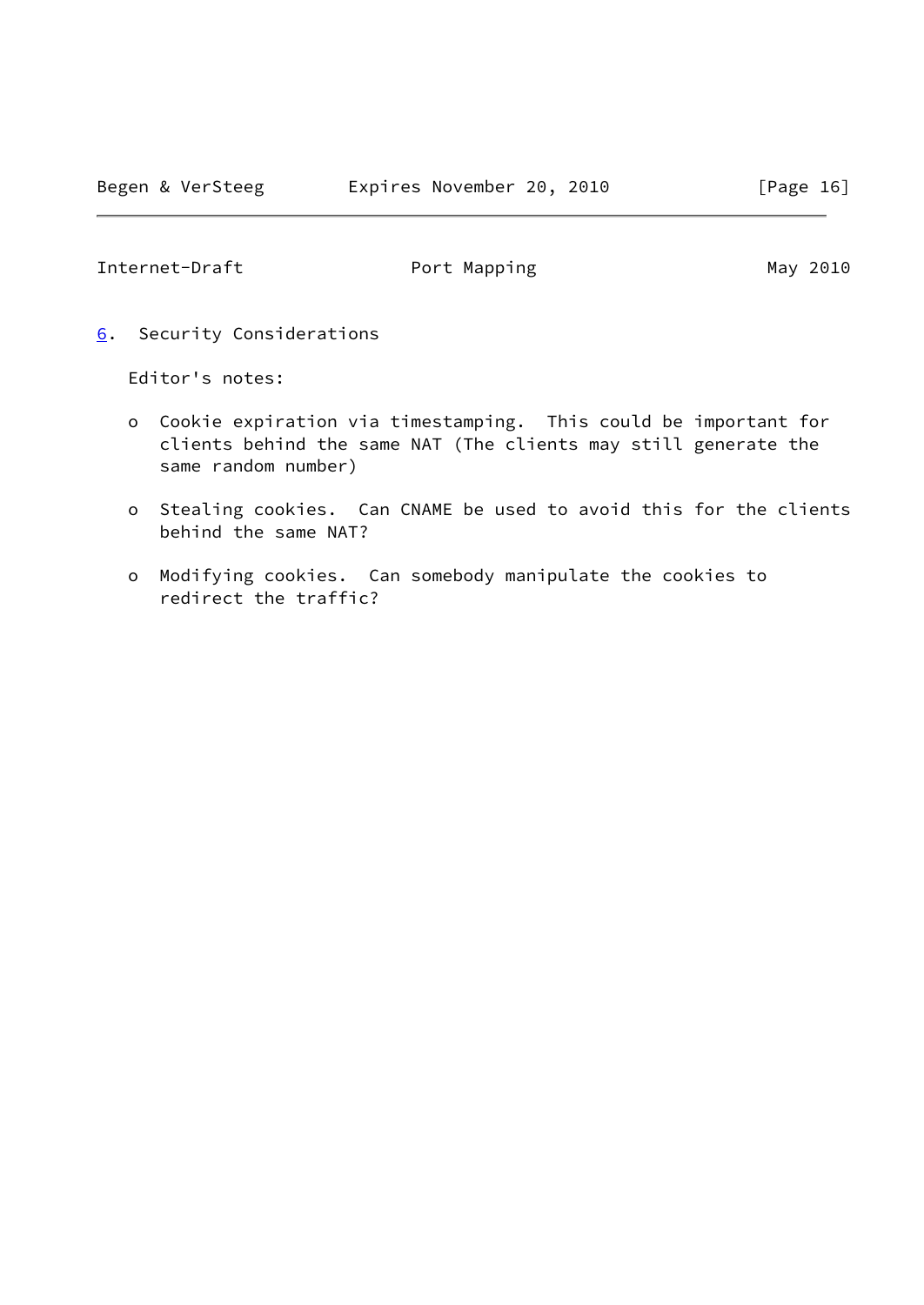|  | Begen & VerSteeg | Expires November 20, 2010 | [Page $17$ ] |
|--|------------------|---------------------------|--------------|
|--|------------------|---------------------------|--------------|

<span id="page-19-1"></span>

| Internet-Draft | Port Mapping | May 2010 |
|----------------|--------------|----------|
|                |              |          |

<span id="page-19-0"></span>[7](#page-19-0). IANA Considerations

 The following contact information shall be used for all registrations in this document:

 Ali Begen abegen@cisco.com

 Note to the RFC Editor: In the following, please replace "XXXX" with the number of this document prior to publication as an RFC.

<span id="page-19-2"></span>[7.1](#page-19-2). Registration of FMT Values

 Within the RTPFB range, the following format (FMT) values are registered:

| Name:<br>Long name:<br>Value:<br>Reference: | PMReq<br>Port Mapping Request<br>[REXXXX] |
|---------------------------------------------|-------------------------------------------|
| Name:<br>Long name:<br>Value:               | PMRes<br>Port Mapping Response<br>8       |

Reference: [RFCXXXX]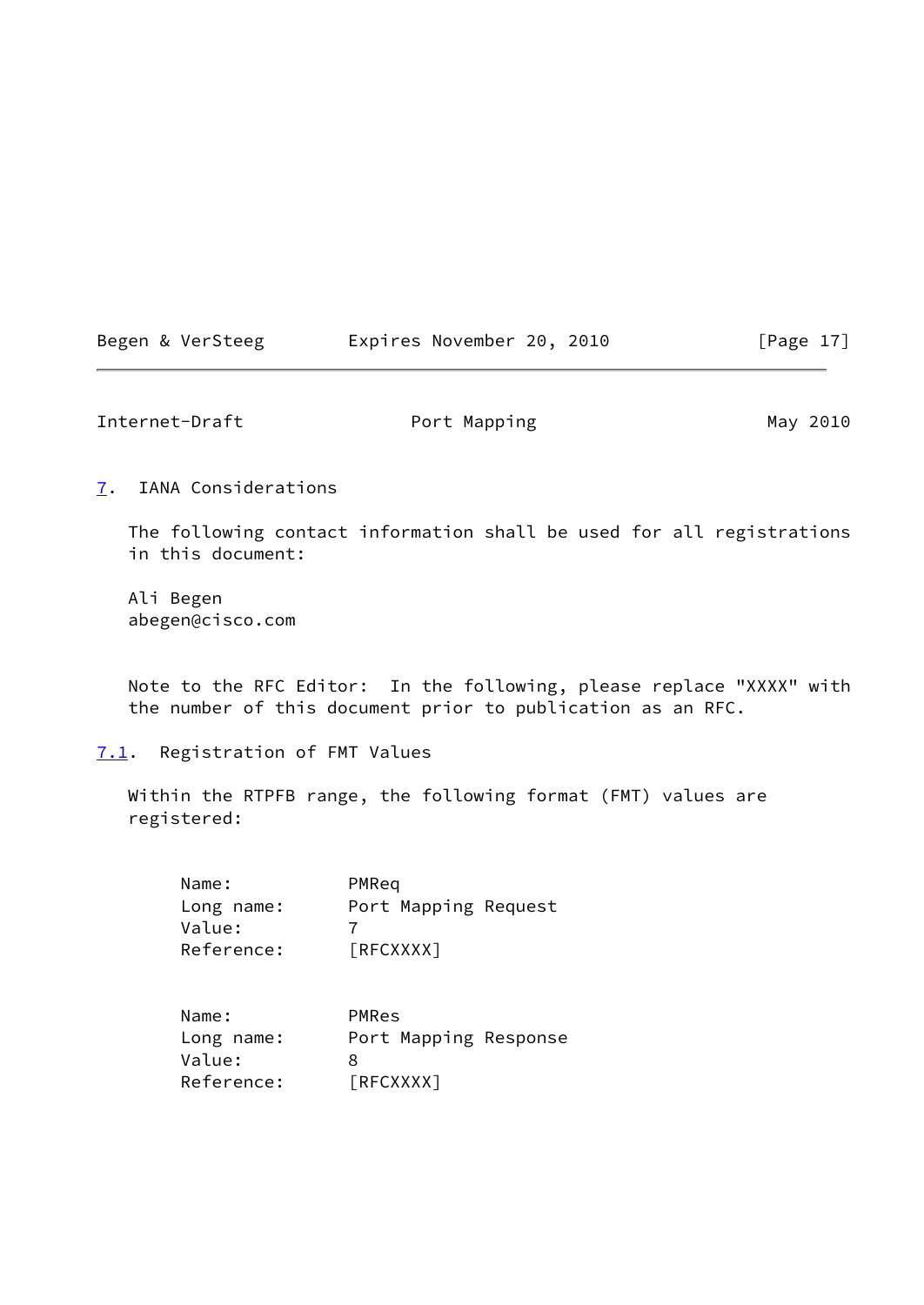<span id="page-20-1"></span>

|  |  | Begen & VerSteeg |  | Expires November 20, 2010 |  |  | [Page 18] |  |  |
|--|--|------------------|--|---------------------------|--|--|-----------|--|--|
|--|--|------------------|--|---------------------------|--|--|-----------|--|--|

<span id="page-20-0"></span>[8](#page-20-0). Contributors and Acknowledgments

 Many individuals in the AVT and MMUSIC WGs have contributed to this work, reviewed earlier versions of this specification and provided feedback. The authors thank each of them.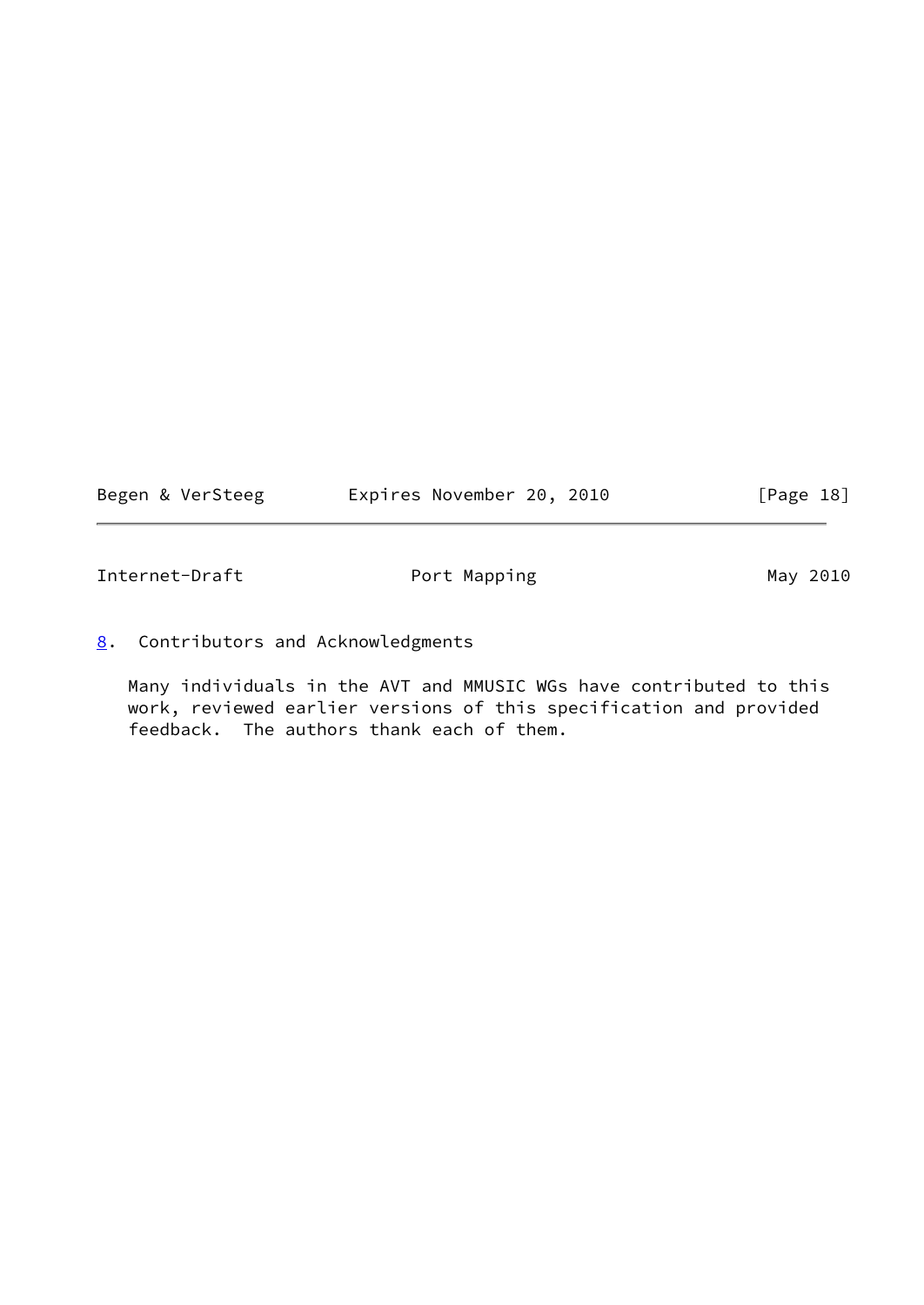Begen & VerSteeg Expires November 20, 2010 [Page 19]

<span id="page-21-1"></span>Internet-Draft **Port Mapping May 2010** 

- <span id="page-21-0"></span>[9](#page-21-0). References
- <span id="page-21-2"></span>[9.1](#page-21-2). Normative References
	- [RFC3550] Schulzrinne, H., Casner, S., Frederick, R., and V. Jacobson, "RTP: A Transport Protocol for Real-Time Applications", STD 64, [RFC 3550](https://datatracker.ietf.org/doc/pdf/rfc3550), July 2003.
	- [RFC2119] Bradner, S., "Key words for use in RFCs to Indicate Requirement Levels", [BCP 14](https://datatracker.ietf.org/doc/pdf/bcp14), [RFC 2119](https://datatracker.ietf.org/doc/pdf/rfc2119), March 1997.
	- [RFC4566] Handley, M., Jacobson, V., and C. Perkins, "SDP: Session Description Protocol", [RFC 4566](https://datatracker.ietf.org/doc/pdf/rfc4566), July 2006.
	- [RFC4585] Ott, J., Wenger, S., Sato, N., Burmeister, C., and J. Rey, "Extended RTP Profile for Real-time Transport Control Protocol (RTCP)-Based Feedback (RTP/AVPF)", [RFC 4585,](https://datatracker.ietf.org/doc/pdf/rfc4585) July 2006.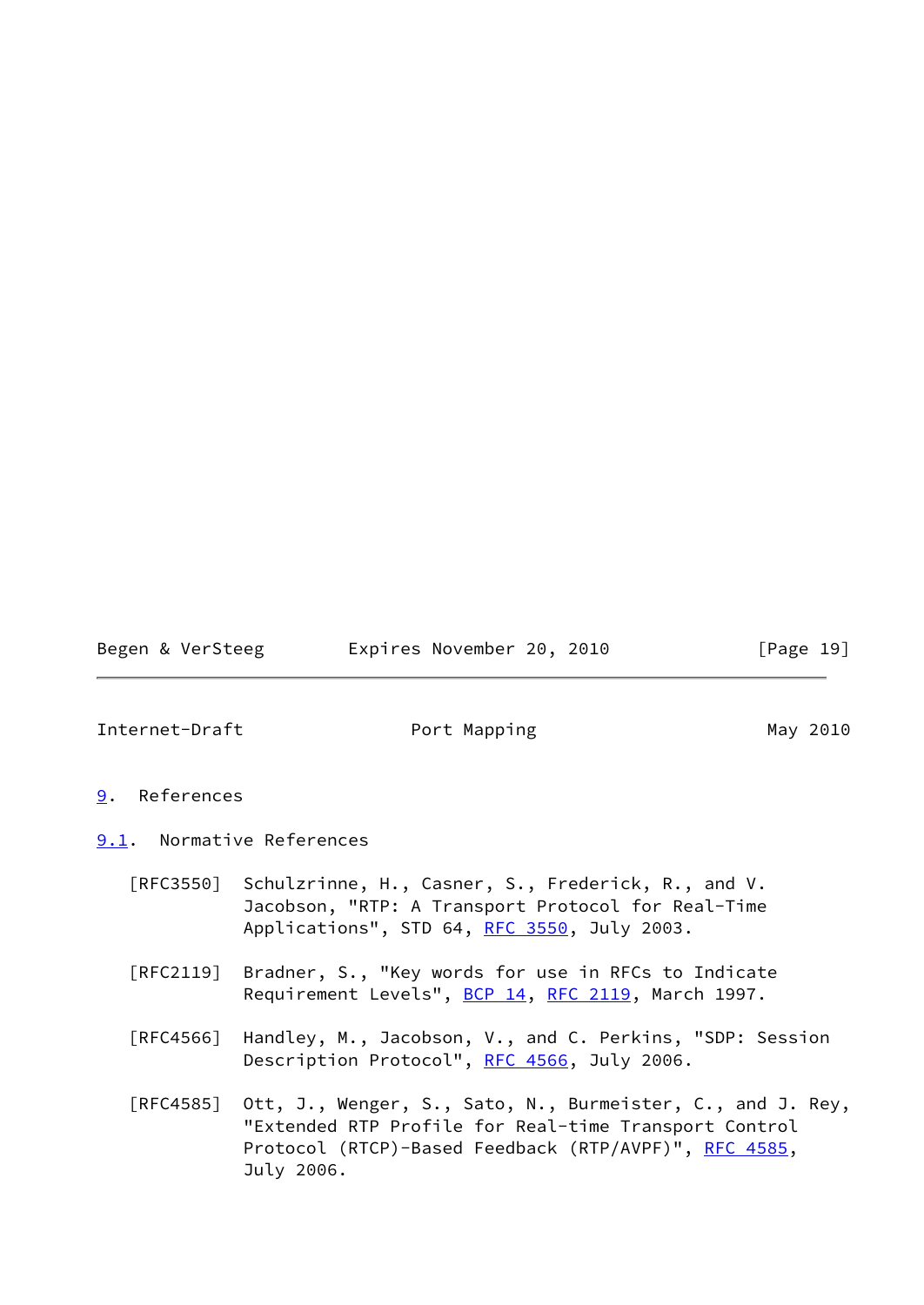- [RFC5760] Ott, J., Chesterfield, J., and E. Schooler, "RTP Control Protocol (RTCP) Extensions for Single-Source Multicast Sessions with Unicast Feedback", [RFC 5760,](https://datatracker.ietf.org/doc/pdf/rfc5760) February 2010.
- [RFC5761] Perkins, C. and M. Westerlund, "Multiplexing RTP Data and Control Packets on a Single Port", [RFC 5761](https://datatracker.ietf.org/doc/pdf/rfc5761), April 2010.
- <span id="page-22-2"></span>[I-D.ietf-avt-app-rtp-keepalive]

 Marjou, X. and A. Sollaud, "Application Mechanism for maintaining alive the Network Address Translator (NAT) mappings associated to RTP flows.", [draft-ietf-avt-app-rtp-keepalive-07](https://datatracker.ietf.org/doc/pdf/draft-ietf-avt-app-rtp-keepalive-07) (work in progress), December 2009.

- <span id="page-22-1"></span><span id="page-22-0"></span>[9.2](#page-22-0). Informative References
	- [RFC3264] Rosenberg, J. and H. Schulzrinne, "An Offer/Answer Model with Session Description Protocol (SDP)", [RFC 3264](https://datatracker.ietf.org/doc/pdf/rfc3264), June 2002.
	- [I-D.ietf-avt-rapid-acquisition-for-rtp] Steeg, B., Begen, A., Caenegem, T., and Z. Vax, "Unicast- Based Rapid Acquisition of Multicast RTP Sessions", [draft-ietf-avt-rapid-acquisition-for-rtp-09](https://datatracker.ietf.org/doc/pdf/draft-ietf-avt-rapid-acquisition-for-rtp-09) (work in progress), April 2010.
	- [I-D.ietf-behave-nat-behavior-discovery] MacDonald, D. and B. Lowekamp, "NAT Behavior Discovery Using STUN", [draft-ietf-behave-nat-behavior-discovery-08](https://datatracker.ietf.org/doc/pdf/draft-ietf-behave-nat-behavior-discovery-08)

<span id="page-22-3"></span>

|  |  | Begen & VerSteeg |  | Expires November 20, 2010 |  |  | [Page 20] |  |
|--|--|------------------|--|---------------------------|--|--|-----------|--|
|--|--|------------------|--|---------------------------|--|--|-----------|--|

Internet-Draft **Port Mapping May 2010** 

(work in progress), September 2009.

- [RFC4145] Yon, D. and G. Camarillo, "TCP-Based Media Transport in the Session Description Protocol (SDP)", [RFC 4145,](https://datatracker.ietf.org/doc/pdf/rfc4145) September 2005.
- [RFC4787] Audet, F. and C. Jennings, "Network Address Translation (NAT) Behavioral Requirements for Unicast UDP", [BCP 127](https://datatracker.ietf.org/doc/pdf/bcp127), [RFC 4787,](https://datatracker.ietf.org/doc/pdf/rfc4787) January 2007.
- [RFC4588] Rey, J., Leon, D., Miyazaki, A., Varsa, V., and R. Hakenberg, "RTP Retransmission Payload Format", [RFC 4588,](https://datatracker.ietf.org/doc/pdf/rfc4588)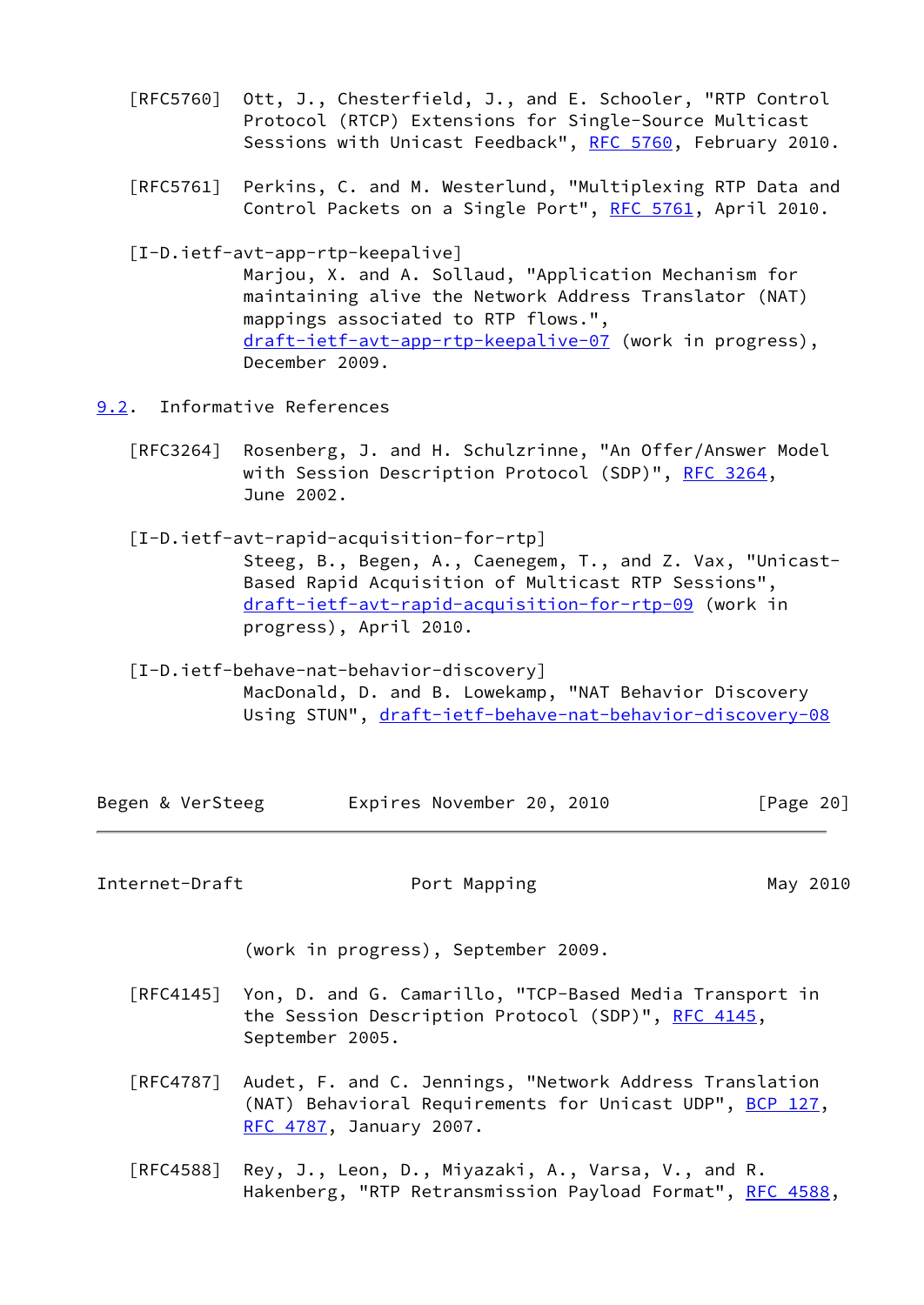July 2006.

- [RFC5389] Rosenberg, J., Mahy, R., Matthews, P., and D. Wing, "Session Traversal Utilities for NAT (STUN)", [RFC 5389](https://datatracker.ietf.org/doc/pdf/rfc5389), October 2008.
- [RFC5506] Johansson, I. and M. Westerlund, "Support for Reduced-Size Real-Time Transport Control Protocol (RTCP): Opportunities and Consequences", [RFC 5506](https://datatracker.ietf.org/doc/pdf/rfc5506), April 2009.
- [RFC4086] Eastlake, D., Schiller, J., and S. Crocker, "Randomness Requirements for Security", [BCP 106](https://datatracker.ietf.org/doc/pdf/bcp106), [RFC 4086](https://datatracker.ietf.org/doc/pdf/rfc4086), June 2005.
- [RFC2104] Krawczyk, H., Bellare, M., and R. Canetti, "HMAC: Keyed- Hashing for Message Authentication", [RFC 2104](https://datatracker.ietf.org/doc/pdf/rfc2104), February 1997.

<span id="page-23-0"></span>

| Begen & VerSteeg                     | Expires November 20, 2010 | [Page 21] |
|--------------------------------------|---------------------------|-----------|
| Internet-Draft                       | Port Mapping              | May 2010  |
| Authors' Addresses                   |                           |           |
| Ali Begen<br>Cisco<br>181 Bay Street |                           |           |